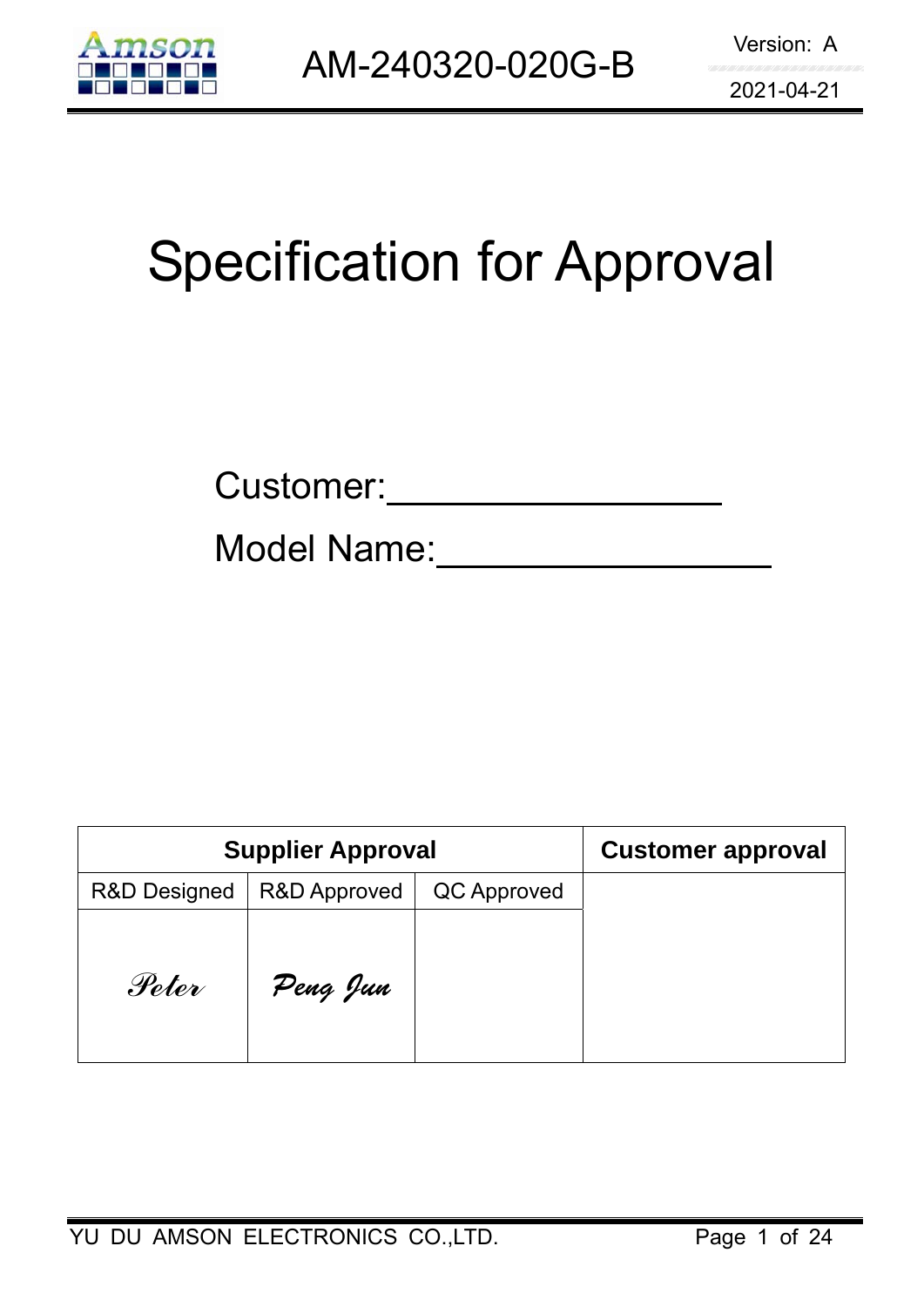

## Revision Record

| REV NO. | <b>REV DATE</b> | <b>CONTENTS</b>  | <b>Note</b> |
|---------|-----------------|------------------|-------------|
| A       | 2021-04-21      | <b>NEW ISSUE</b> |             |
|         |                 |                  |             |
|         |                 |                  |             |
|         |                 |                  |             |
|         |                 |                  |             |
|         |                 |                  |             |
|         |                 |                  |             |
|         |                 |                  |             |
|         |                 |                  |             |
|         |                 |                  |             |
|         |                 |                  |             |
|         |                 |                  |             |
|         |                 |                  |             |
|         |                 |                  |             |
|         |                 |                  |             |
|         |                 |                  |             |
|         |                 |                  |             |
|         |                 |                  |             |
|         |                 |                  |             |
|         |                 |                  |             |
|         |                 |                  |             |
|         |                 |                  |             |
|         |                 |                  |             |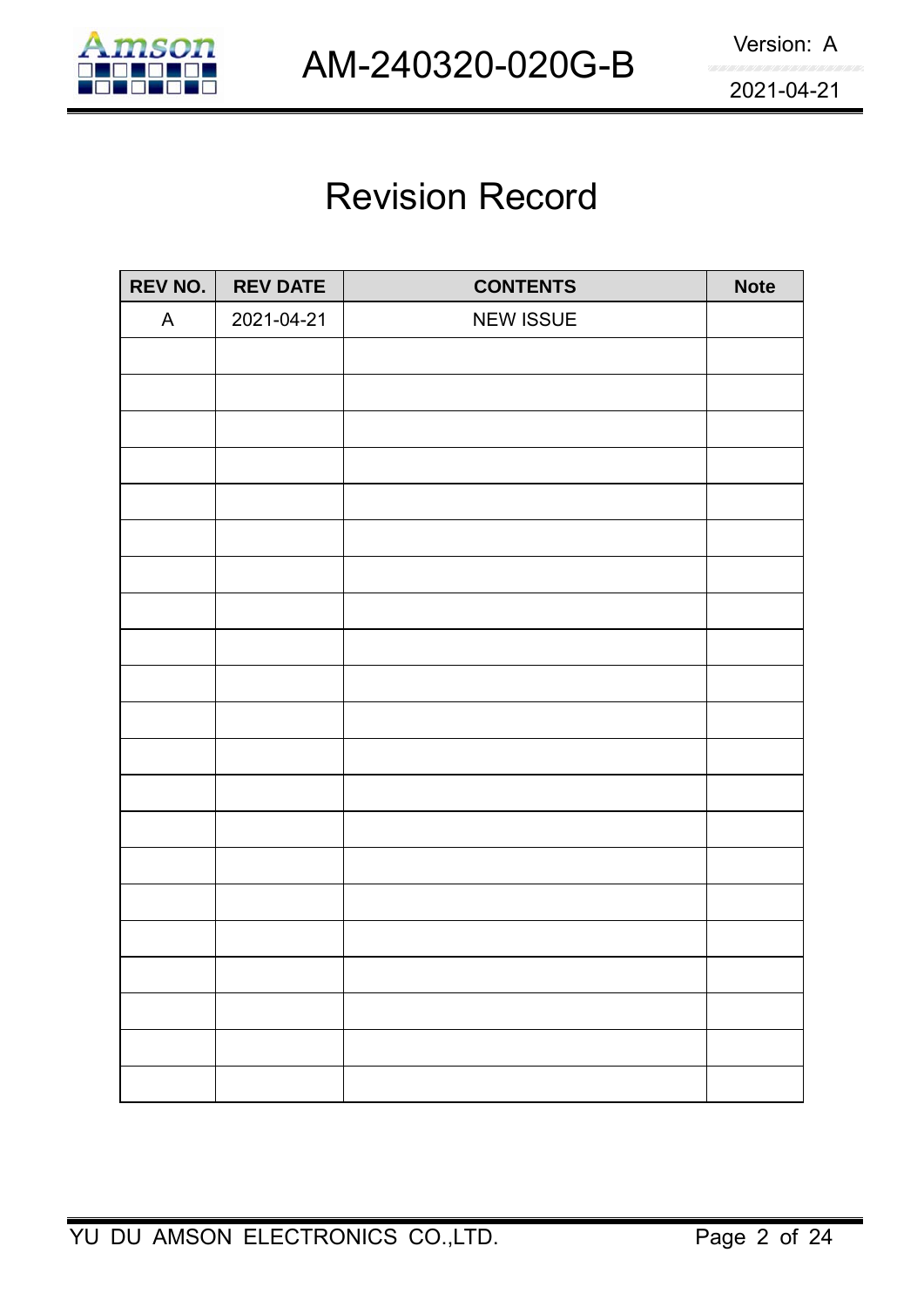

## Table of Contents

| <b>List</b>    | <b>Description</b>                             | Page No.       |
|----------------|------------------------------------------------|----------------|
|                | Cover                                          | 1              |
|                | <b>Revision Record</b>                         | 2              |
|                | <b>Table of Contents</b>                       | 3              |
| 1              | Scope                                          | $\overline{4}$ |
| $\overline{2}$ | <b>General Information</b>                     | $\overline{4}$ |
| 3              | <b>External Dimensions</b>                     | 5              |
| $\overline{4}$ | Interface Description                          | 6              |
| 5              | <b>Absolute Maximum Ratings</b>                | 8              |
| 6              | <b>Electrical Characteristics</b>              | 8              |
| $\overline{7}$ | <b>Timing Characteristics</b>                  | 9              |
| 8              | <b>Backlight Characteristics</b>               | 14             |
| 9              | <b>Optical Characteristics</b>                 | 15             |
| 10             | <b>Reliability Test Conditions And Methods</b> | 17             |
| 11             | <b>Inspection Standard</b>                     | 18             |
| 12             | <b>Handling Precautions</b>                    | 23             |
| 13             | <b>Precaution for Use</b>                      | 24             |
| 14             | <b>Packing Method</b>                          | 24             |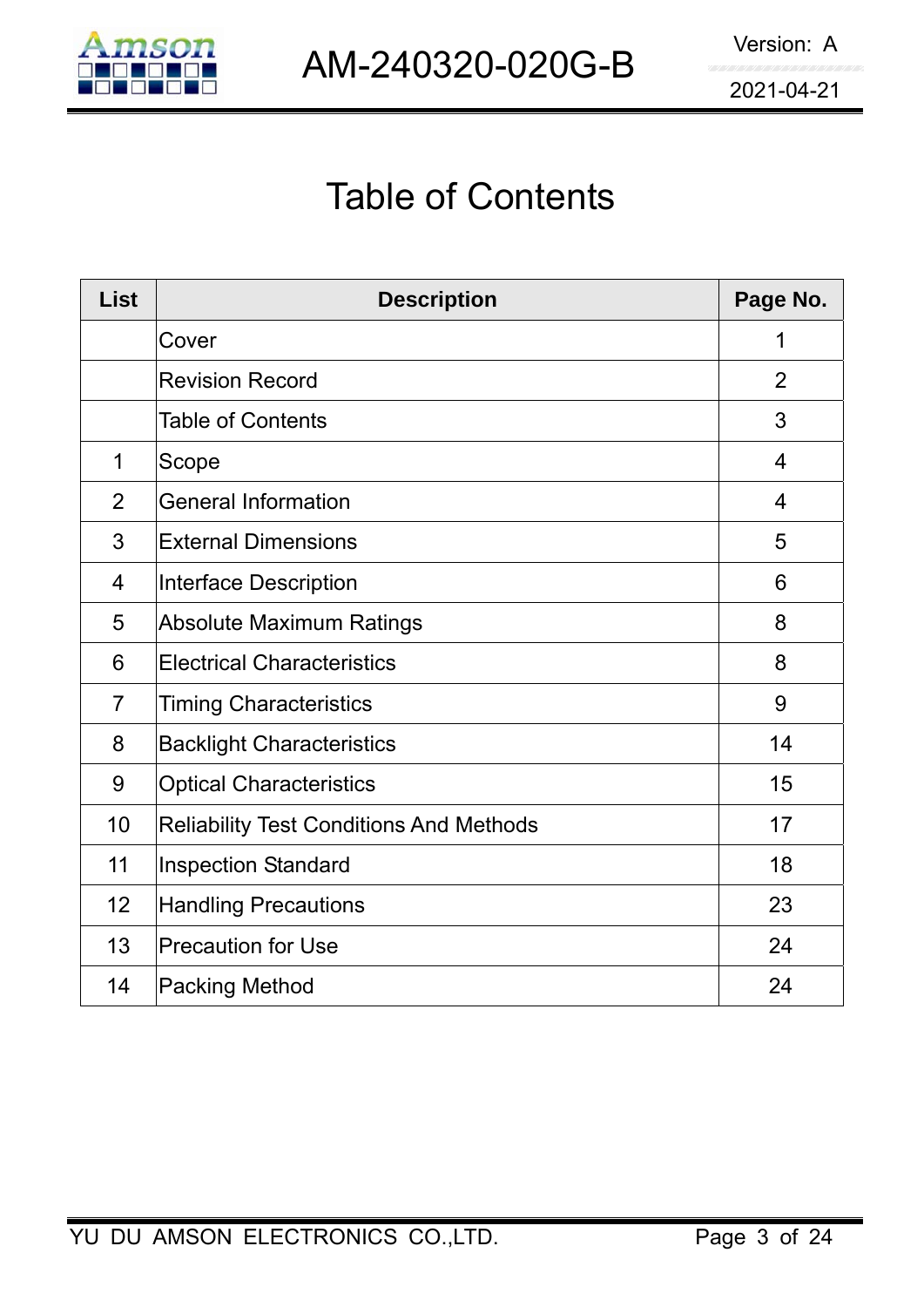

#### **1. Scope**

This specification defines general provisions as well as inspection standards for TFT module supplied by AMSON electronics.

If the event of unforeseen problem or unspecified items may occur, naturally shall negotiate and agree to solution

### **2. General Information**

| <b>ITEM</b>                           | <b>STANDARD VALUES</b>                                                     | <b>UNITS</b> |
|---------------------------------------|----------------------------------------------------------------------------|--------------|
| LCD type                              | 2.0"TFT                                                                    |              |
| Dot arrangement                       | $240(RGB)\times320$                                                        | dots         |
| Color filter array                    | <b>RGB</b> vertical stripe                                                 |              |
| Display mode                          | <b>Transmission / Normally Black</b>                                       |              |
| <b>Gray Scale Inversion Direction</b> | 80/80/80/80                                                                |              |
| <b>Viewing Direction</b><br>Eyes      | <b>ALL</b>                                                                 |              |
| Driver IC                             | <b>ST7789V</b>                                                             |              |
| Module size                           | $35.4(W) \times 48.4(H) \times 2.2(T)$                                     | mm           |
| Active area                           | $30.60(W) \times 40.80(H)$                                                 | mm           |
| Dot pitch                             | $0.1275(W) \times 0.1275(H)$                                               | mm           |
| Interface                             | i80-system 8/16/18-bit MCU interface<br>3SPI/4SPI/ 16/18-bit RGB interface |              |
| Operating temperature                 | $-20 \sim +70$                                                             | $^{\circ}C$  |
| Storage temperature                   | $-30 \sim +80$                                                             | $^{\circ}C$  |
| <b>Back Light</b>                     | 4 White LED                                                                |              |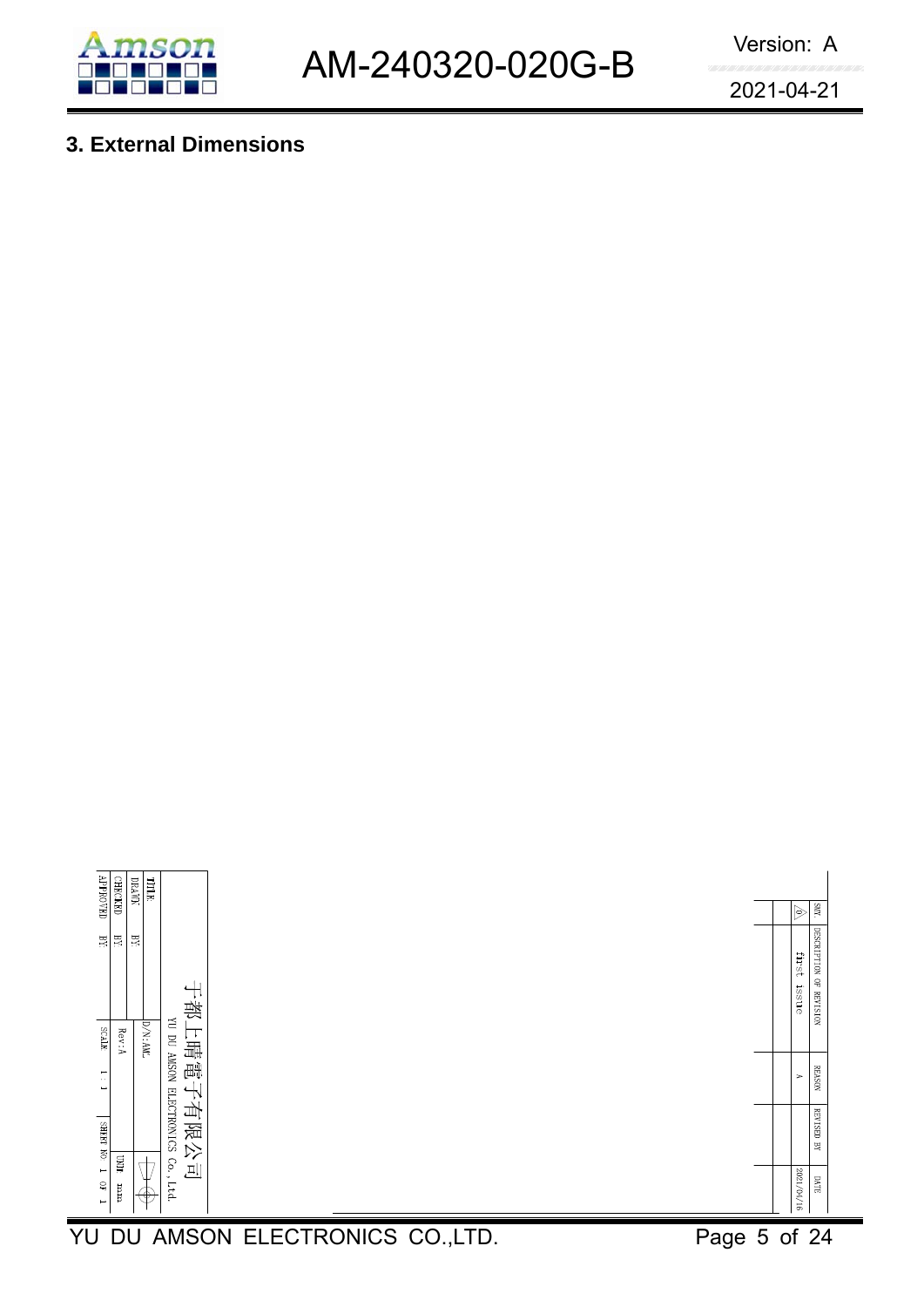

## **4. Interface Description**

| PIN NO.        | <b>PIN NAME</b> | <b>DESCRIPTION</b>                                                                                                                                                                                                    |
|----------------|-----------------|-----------------------------------------------------------------------------------------------------------------------------------------------------------------------------------------------------------------------|
| 1              | <b>LEDK</b>     | The Anode of LED power                                                                                                                                                                                                |
| $\overline{2}$ | <b>LEDA</b>     | The cathode of LED power                                                                                                                                                                                              |
| 3              | <b>NC</b>       | <b>NC</b>                                                                                                                                                                                                             |
| 4              | <b>VCI</b>      | Analog operating voltage.                                                                                                                                                                                             |
| 5              | <b>IOVCC</b>    | Logic operating voltage.                                                                                                                                                                                              |
| $6 - 9$        | IMO~IM3         | MPU interface mode select pin, (FYI NOTE1)                                                                                                                                                                            |
| 10             | <b>GND</b>      | Power ground                                                                                                                                                                                                          |
| 11             | <b>VSYNC</b>    | Frame synchronizing signal for RGB interface operation.                                                                                                                                                               |
| 12             | <b>HSYNC</b>    | Line synchronizing signal for RGB interface operation.                                                                                                                                                                |
| 13             | <b>DOTCLK</b>   | Dot clock signal for RGB interface operation.                                                                                                                                                                         |
| 14             | DE              | Data enable signal for RGB interface operation.                                                                                                                                                                       |
| 15             | <b>GND</b>      | Power ground                                                                                                                                                                                                          |
| 16-33          | DB0-DB17        | Data bus                                                                                                                                                                                                              |
| 34`39          | DB18~DB23       | <b>NC</b>                                                                                                                                                                                                             |
| 40             | <b>RESET</b>    | Reset pin setting either pin low initializes the LSI<br>Must be reset after power supplied                                                                                                                            |
| 41             | <b>RD</b>       | Read signal input terminal, Active at 'L'.                                                                                                                                                                            |
| 42             | <b>CS</b>       | Chip select signal input terminal, Active at 'L'                                                                                                                                                                      |
| 43             | /WR             | Write enable in MCU parallel interface<br>Display data/command selection pin in 4-line serial interface.<br>- Second Data lane in 2 data lane serial interface.<br>-If not used, please fix this pin at VDDI or DGND. |
| 44             | <b>DCX/SCL</b>  | Display data/command selection pin in parallel interface.<br>This pin is used to be serial interface clock<br>DCX='1': display data or parameter<br>DCX='0': command data.                                            |
| 45             | <b>SDI</b>      | When IM [3]: Low, Serial in/out signal.<br>When IM [3]: High, Serial input signal.<br>The data is applied on the rising edge of the SCL signal.                                                                       |
| 46             | <b>SDO</b>      | Serial output signal.<br>The data is applied on the rising edge of the SCL signal.                                                                                                                                    |
| 47             | <b>NC</b>       | <b>NC</b>                                                                                                                                                                                                             |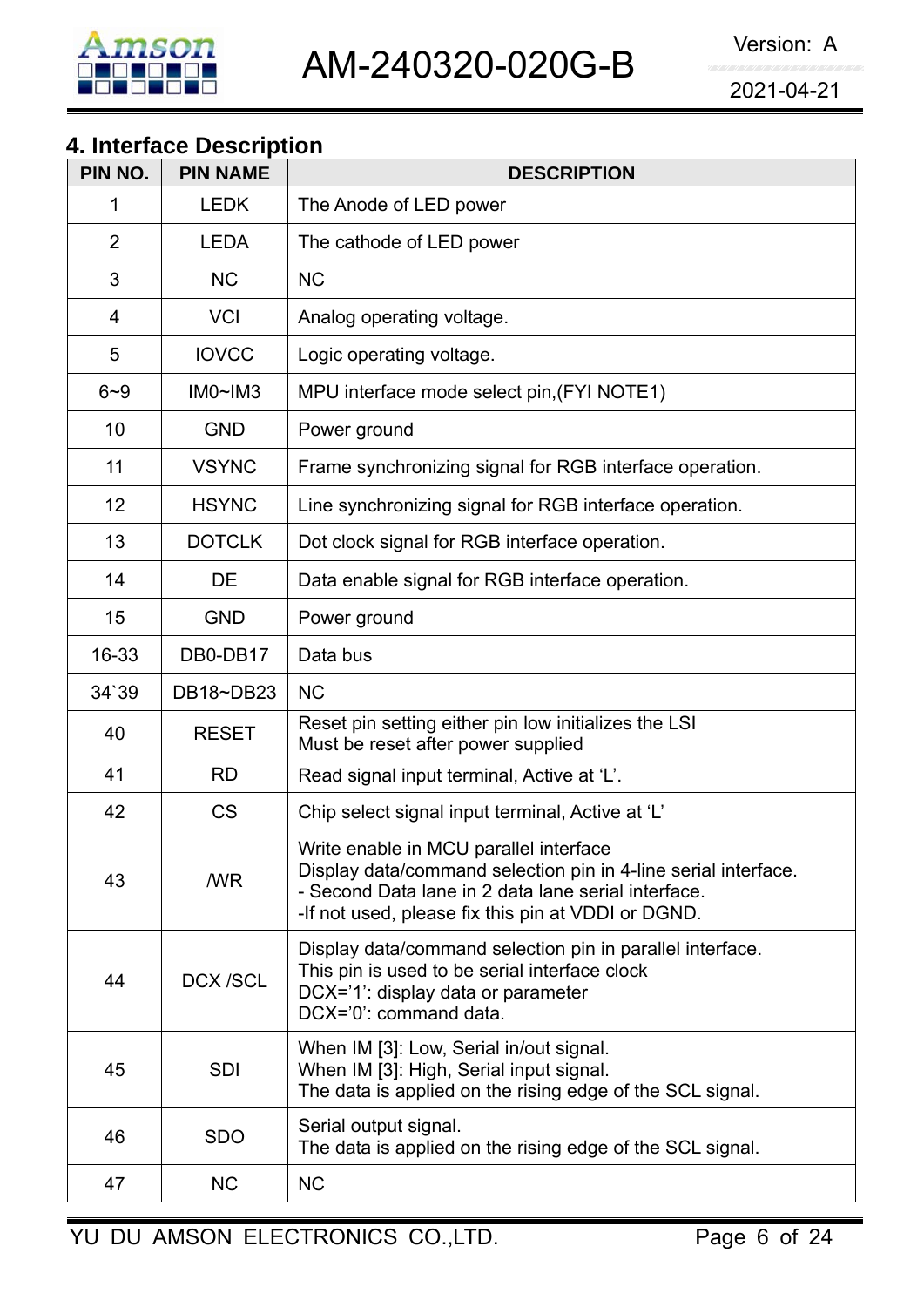

| 48 | NC        | <b>NC</b> |
|----|-----------|-----------|
| 49 | NC        | <b>NC</b> |
| 50 | <b>NC</b> | <b>NC</b> |

Note1:<br>-The MCU interface mode select.

| IM3 | IM2      | IM1 | <b>IMO</b> | <b>MPU Interface Mode</b>      | Data pin                 |
|-----|----------|-----|------------|--------------------------------|--------------------------|
| 0   | 0        | 0   | 0          | 80-8bit parallel I/F           | DB[7:0]                  |
| 0   | 0        | 0   | 1          | 80-16bit parallel I/F          | DB[15:0]                 |
| 0   | 0        | 1   | 0          | 80-9bit parallel I/F           | DB[8:0]                  |
| 0   | 0        | 1   | 1          | 80-18bit parallel I/F          | DB[17:0],                |
|     | 1        | 0   | 1          | 3-line 9bit serial I/F         | SDA: in/out              |
| 0   |          |     |            | 2 data lane serial I/F         | SDA: in/out<br>$WRX:$ in |
| 0   | 1        | 1   | 0          | 4-line 8bit serial I/F         | SDA: in/out              |
| 1   | 0        | 0   | 0          | 80-16bit parallel I/F II       | DB[17:10],<br>DB[8:1]    |
| 1   | 0        | 0   | 1          | 80-8bit parallel I/F II        | DB[17:10]                |
| 1   | $\Omega$ | 1   | 0          | 80-18bit parallel I/F II       | DB[17:0],                |
| 1   | 0        | 1   | 1          | 80-9bit parallel I/F II        | DB[17:9]                 |
| 1   | 1        | 0   | 1          | 3-line 9bit serial I/F II      | SDA: in/<br>SDO: out     |
| 1   | 1        | 1   | 0          | 4-line 8bit serial $I/F$ $\Pi$ | SDA:in/<br>SDO: out      |

**If not used, please fix this pin at VDDI or DGND.**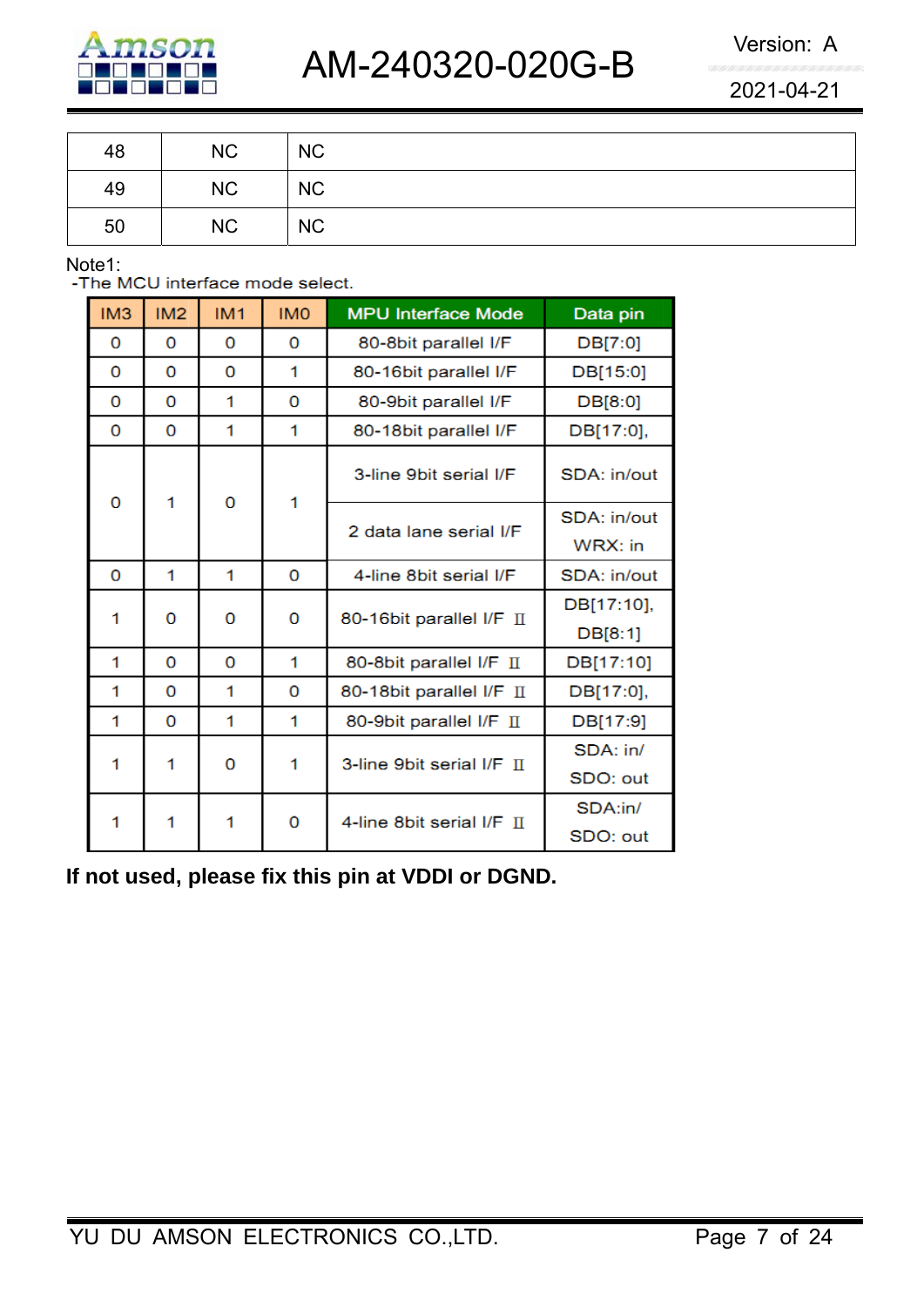

## **5. Absolute Maximum Ratings**

| <b>Item</b>                  | <b>Symbol</b> | Min.   | Max.         | <b>Unit</b> |
|------------------------------|---------------|--------|--------------|-------------|
| Logic Supply Voltage         | <b>IOVCC</b>  | $-0.3$ | 4.6          | V           |
| <b>Analog Supply Voltage</b> | VCI           | $-0.3$ | 4.6          | V           |
| Input Voltage                | Vin           | $-0.3$ | $IOVCC +0.3$ | V           |
| <b>Operating Temperature</b> | Top           | $-20$  | 70           | $^{\circ}C$ |
| Storage Temperature          | Tst           | $-30$  | 80           | $^{\circ}C$ |
| <b>Storage Humidity</b>      | HD            | 20     | 90           | %RH         |

## **6. DC Characteristics**

| <b>Item</b>                  | <b>Symbol</b>              | Min.       | Typ. | Max.       | <b>Unit</b> | <b>Remark</b> |
|------------------------------|----------------------------|------------|------|------------|-------------|---------------|
| Logic Supply Voltage         | <b>IOVCC</b>               | 1.65       | 2.8  | 3.3        | V           |               |
| <b>Analog Supply Voltage</b> | <b>VCI</b>                 | 2.5        | 2.8  | 3.3        | V           |               |
| Input High Voltage           | V <sub>IH</sub>            | 0.7VCI     |      | <b>VCI</b> | V           |               |
| Input Low Voltage            | $\mathsf{V}_{\mathsf{IL}}$ | <b>GND</b> |      | 0.3 VCI    | V           |               |
| <b>Output High Voltage</b>   | $V_{OH}$                   | 0.8 VCI    |      | <b>VCI</b> | V           |               |
| <b>Output Low Voltage</b>    | $V_{OL}$                   | <b>GND</b> |      | 0.2 VCI    | V           |               |
| I/O Leak Current             | Iц                         | -1         |      | 1          | uA          |               |
| <b>Supply Current</b>        | <b>IDD</b>                 |            | 7.0  | 10         | mA          |               |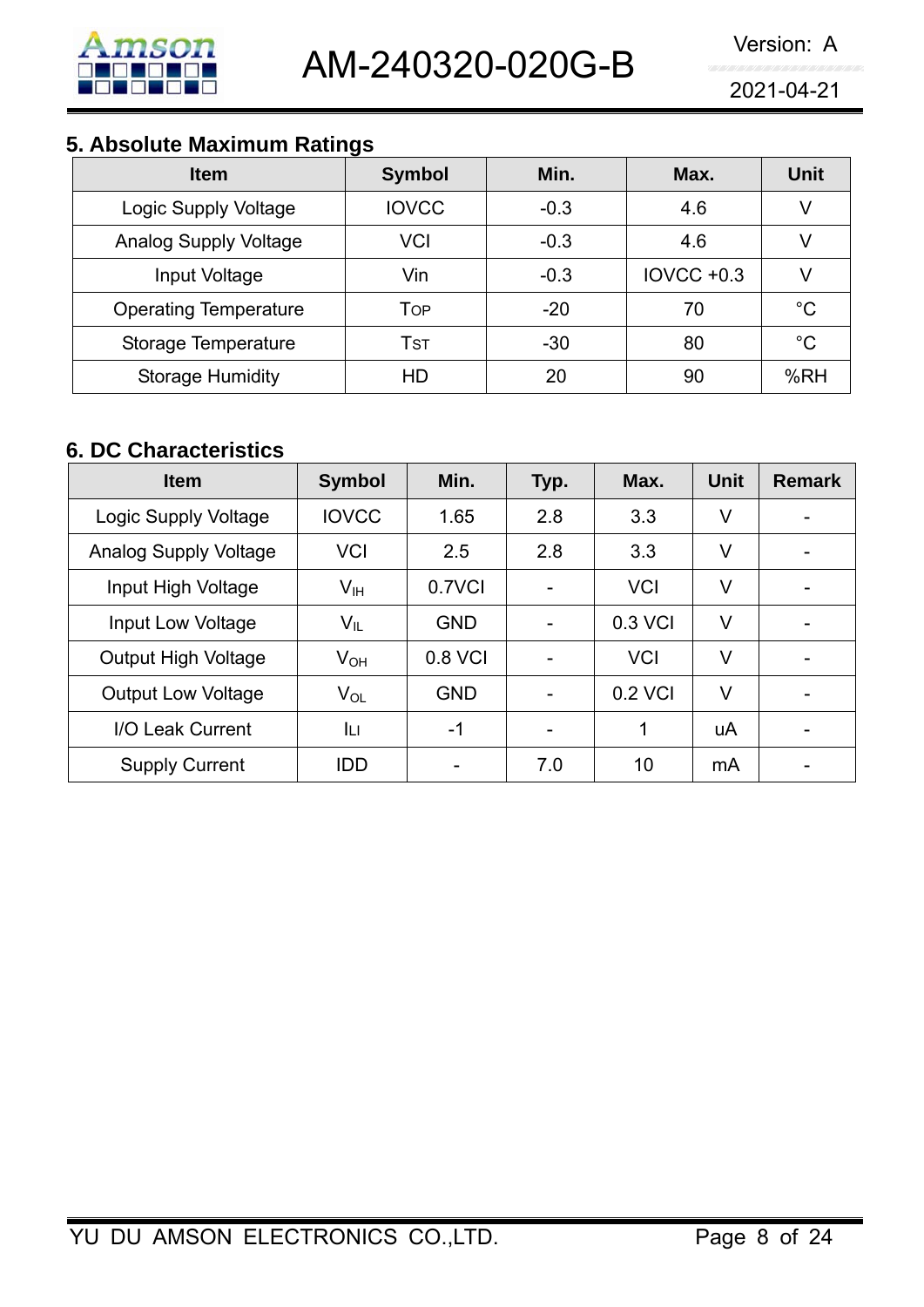

## **7. Timing Characteristics**

## **7.1 i80-System Interface Timing Characteristics**



| <b>Signal</b>      | <b>Symbol</b>                                                                                                    | <b>Parameter</b>                   | <b>Min</b> | <b>Max</b> | <b>Unit</b> | <b>Description</b> |  |
|--------------------|------------------------------------------------------------------------------------------------------------------|------------------------------------|------------|------------|-------------|--------------------|--|
| D/CX               | $T_{\rm{AST}}$                                                                                                   | Address setup time                 | 0          |            | ns          |                    |  |
|                    | $T_{\scriptscriptstyle\rm AHT}$                                                                                  | Address hold time (Write/Read)     | 10         |            | ns          |                    |  |
|                    | <b>T<sub>CHW</sub></b>                                                                                           | Chip select "H" pulse width        | 0          |            | ns          |                    |  |
|                    | $T_{\rm CS}$                                                                                                     | Chip select setup time (Write)     | 15         |            | ns          |                    |  |
|                    | Chip select setup time (Read ID)<br>$T_{RCS}$<br><b>CSX</b><br>Chip select setup time (Read FM)<br><b>TRCSFM</b> |                                    | 45         |            | ns          |                    |  |
|                    |                                                                                                                  |                                    | 355        |            | ns          |                    |  |
| $T_{CSF}$          |                                                                                                                  | Chip select wait time (Write/Read) | 10         |            | ns          |                    |  |
|                    | Chip select hold time<br>$T_{\text{CSH}}$                                                                        |                                    | 10         |            | ns          |                    |  |
|                    | $T_{WC}$                                                                                                         | Write cycle                        | 66         |            | ns          |                    |  |
| <b>WRX</b>         | $\mathsf{T}_{\mathsf{WRH}}$                                                                                      | Control pulse "H" duration         | 15         |            | ns          |                    |  |
|                    | Control pulse "L" duration<br><b>T</b> <sub>WRL</sub>                                                            |                                    | 15         |            | ns          |                    |  |
|                    | T <sub>RC</sub>                                                                                                  | Read cycle (ID)                    | 160        |            | ns          |                    |  |
| RDX (ID)           | $T_{RDH}$                                                                                                        | Control pulse "H" duration (ID)    | 90         |            | ns          | When read ID data  |  |
| $T_{\mathsf{RDL}}$ |                                                                                                                  | Control pulse "L" duration (ID)    | 45         |            | ns          |                    |  |
| <b>RDX</b>         | T <sub>RCFM</sub>                                                                                                | Read cycle (FM)                    | 450        |            | ns          | When read from     |  |
| (FM)               | <b>TRDHFM</b>                                                                                                    | Control pulse "H" duration (FM)    | 90         |            | ns          |                    |  |
|                    | TRDLFM                                                                                                           | Control pulse "L" duration (FM)    | 355        |            | ns          | frame memory       |  |
| D[17:0]            | $\mathsf{T}_{\mathsf{DST}}$                                                                                      | Data setup time                    | 10         |            | ns          | For CL=30pF        |  |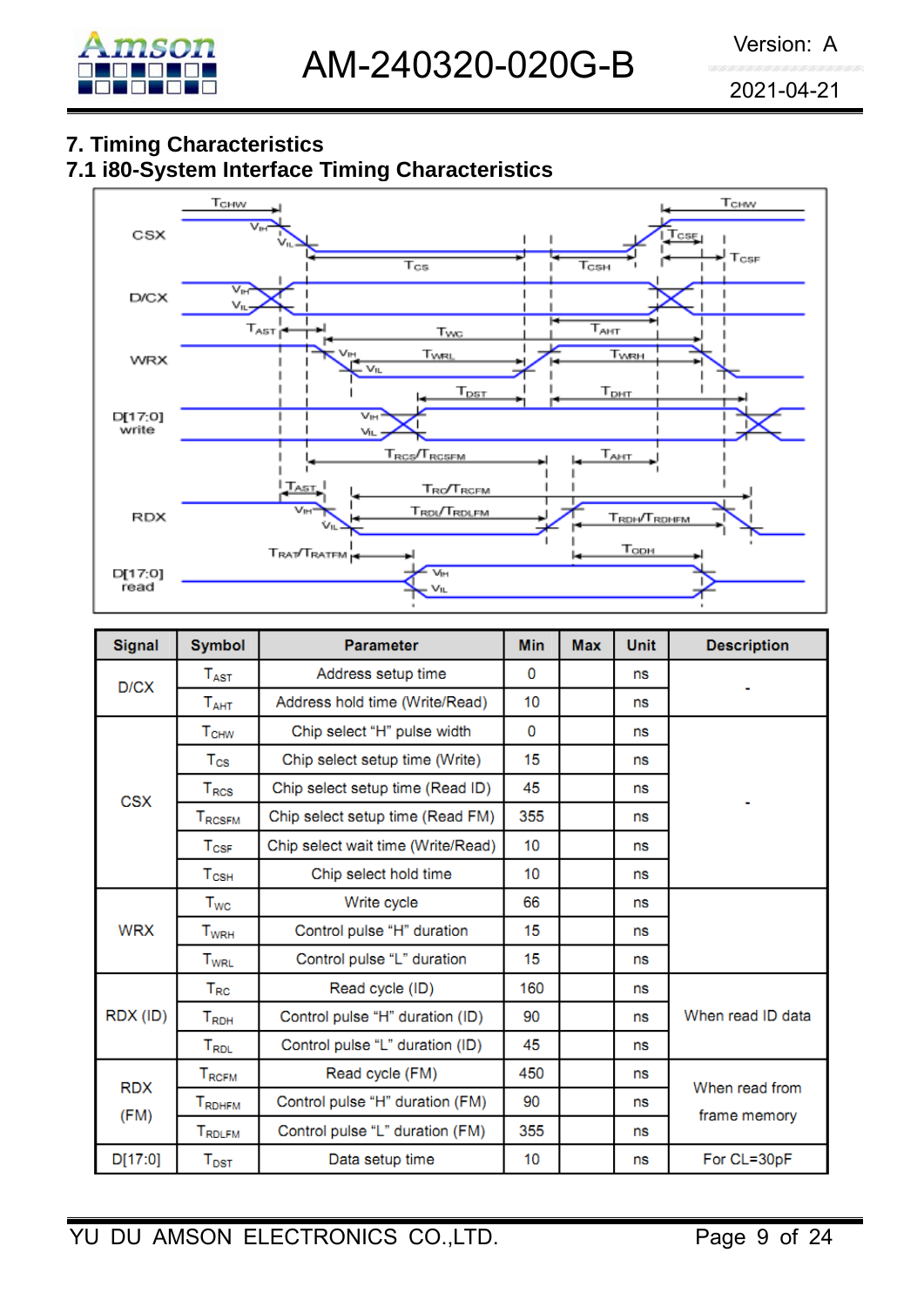

## AM-240320-020G-B Version: A

2021-04-21

| I DHT         | Data hold time        | 10 |     | ns |  |
|---------------|-----------------------|----|-----|----|--|
| <b>RAT</b>    | Read access time (ID) |    | -40 | ns |  |
| <b>ERATEM</b> | Read access time (FM) |    | 340 | ns |  |
| ODH           | Output disable time   | 20 | 80  | ns |  |

## **7.2 Serial Interface Characteristics (3-line serial):**



| <b>Signal</b> | <b>Symbol</b>                  | <b>Parameter</b>               | <b>Min</b> | <b>Max</b> | <b>Unit</b> | <b>Description</b>  |
|---------------|--------------------------------|--------------------------------|------------|------------|-------------|---------------------|
|               | $\mathsf{T}_{\textsf{CSS}}$    | Chip select setup time (write) | 15         |            | ns          |                     |
|               | $T_{\scriptstyle{\text{CSH}}}$ | Chip select hold time (write)  | 15         |            | ns          |                     |
| <b>CSX</b>    | T <sub>CSS</sub>               | Chip select setup time (read)  | 60         |            | ns          |                     |
|               | $\mathsf{T}_{\text{SCC}}$      | Chip select hold time (read)   | 65         |            | ns          |                     |
|               | $\mathsf{T}_{\mathsf{CHW}}$    | Chip select "H" pulse width    | 40         |            | ns          |                     |
|               | $\mathsf{T}_{\text{SCYCW}}$    | Serial clock cycle (Write)     | 66         |            | ns          |                     |
|               | $T_{\scriptstyle\text{SHW}}$   | SCL "H" pulse width (Write)    | 15         |            | ns          |                     |
| <b>SCL</b>    | $T_{\scriptstyle\text{SLW}}$   | SCL "L" pulse width (Write)    |            |            | ns          |                     |
|               | T <sub>SCYCR</sub>             | Serial clock cycle (Read)      | 150        |            | ns          |                     |
|               | ${\tt T_{SHR}}$                | SCL "H" pulse width (Read)     |            |            | ns          |                     |
|               | $T_{\scriptstyle\text{SLR}}$   | SCL "L" pulse width (Read)     | 60         |            | ns          |                     |
| <b>SDA</b>    | $T_{\scriptstyle\text{SDS}}$   | Data setup time                | 10         |            | ns          |                     |
| (DIN)         | $\mathsf{T}_{\mathsf{SDH}}$    | Data hold time                 | 10         |            | ns          |                     |
|               | $T_{\rm ACC}$                  | Access time                    | 10         | 50         | ns          | For maximum CL=30pF |
| <b>DOUT</b>   | $\mathsf{T}_{\mathsf{OH}}$     | Output disable time            | 15         | 50         | ns          | For minimum CL=8pF  |

VDDI=1.65 to 3.3V, VDD=2.4 to 3.3V, AGND=DGND=0V, Ta=-30 to 70 ℃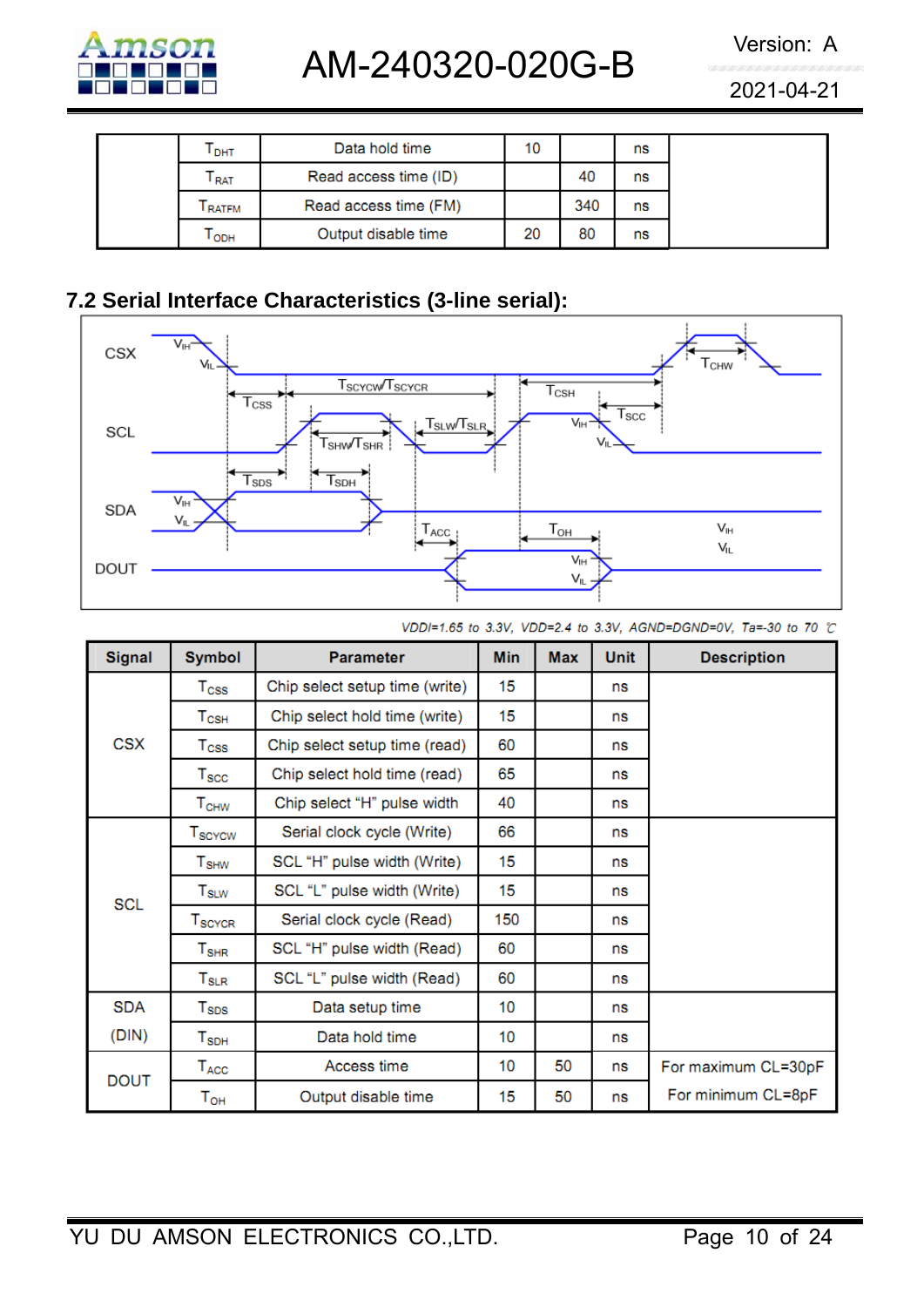

## **7.3 Serial Interface Characteristics (4-line serial):**



VDDI=1.65 to 3.3V, VDD=2.4 to 3.3V, AGND=DGND=0V, Ta=-30 to 70 ℃

| <b>Signal</b> | <b>Symbol</b><br><b>Parameter</b>                               |                                | <b>MIN</b> | <b>MAX</b> | <b>Unit</b> | <b>Description</b>    |
|---------------|-----------------------------------------------------------------|--------------------------------|------------|------------|-------------|-----------------------|
|               | $\mathsf{T}_{\textsf{CSS}}$                                     | Chip select setup time (write) | 15         |            | ns          |                       |
|               | Chip select hold time (write)<br>$T_{\scriptstyle{\text{CSH}}}$ |                                | 15         |            | ns          |                       |
| <b>CSX</b>    | T <sub>CSS</sub>                                                | Chip select setup time (read)  | 60         |            | ns          |                       |
|               | $T_{\scriptstyle\rm SCC}$                                       | Chip select hold time (read)   | 65         |            | ns          |                       |
|               | ${\tt T_{CHW}}$                                                 | Chip select "H" pulse width    | 40         |            | ns          |                       |
|               | T <sub>SCYCW</sub>                                              | Serial clock cycle (Write)     | 66         |            | ns          | -write command & data |
|               | <b>T</b> <sub>SHW</sub>                                         | SCL "H" pulse width (Write)    |            |            | ns          | ram                   |
| <b>SCL</b>    | $T_{\scriptstyle\text{SLW}}$                                    | SCL "L" pulse width (Write)    | 15         |            | ns          |                       |
|               | T <sub>SCYCR</sub>                                              | Serial clock cycle (Read)      |            |            | ns          | -read command & data  |
|               | ${\tt T_{SHR}}$                                                 | SCL "H" pulse width (Read)     |            |            | ns          | ram                   |
|               | $T_{\scriptstyle\text{SLR}}$                                    | SCL "L" pulse width (Read)     | 60         |            | ns          |                       |
| D/CX          | <b>T</b> <sub>DCS</sub>                                         | D/CX setup time                |            |            | ns          |                       |
|               | $T_{DCH}$                                                       | D/CX hold time                 | 10         |            | ns          |                       |
| <b>SDA</b>    | $T_{\texttt{SDS}}$                                              | Data setup time                | 10         |            | ns          |                       |
| (DIN)         | $\mathsf{T}_{\mathsf{SDH}}$                                     | Data hold time                 | 10         |            | ns          |                       |
| <b>DOUT</b>   | T <sub>ACC</sub>                                                | Access time                    | 10         | 50         | ns          | For maximum CL=30pF   |
|               | Тон                                                             | Output disable time            | 15         | 50         | ns          | For minimum CL=8pF    |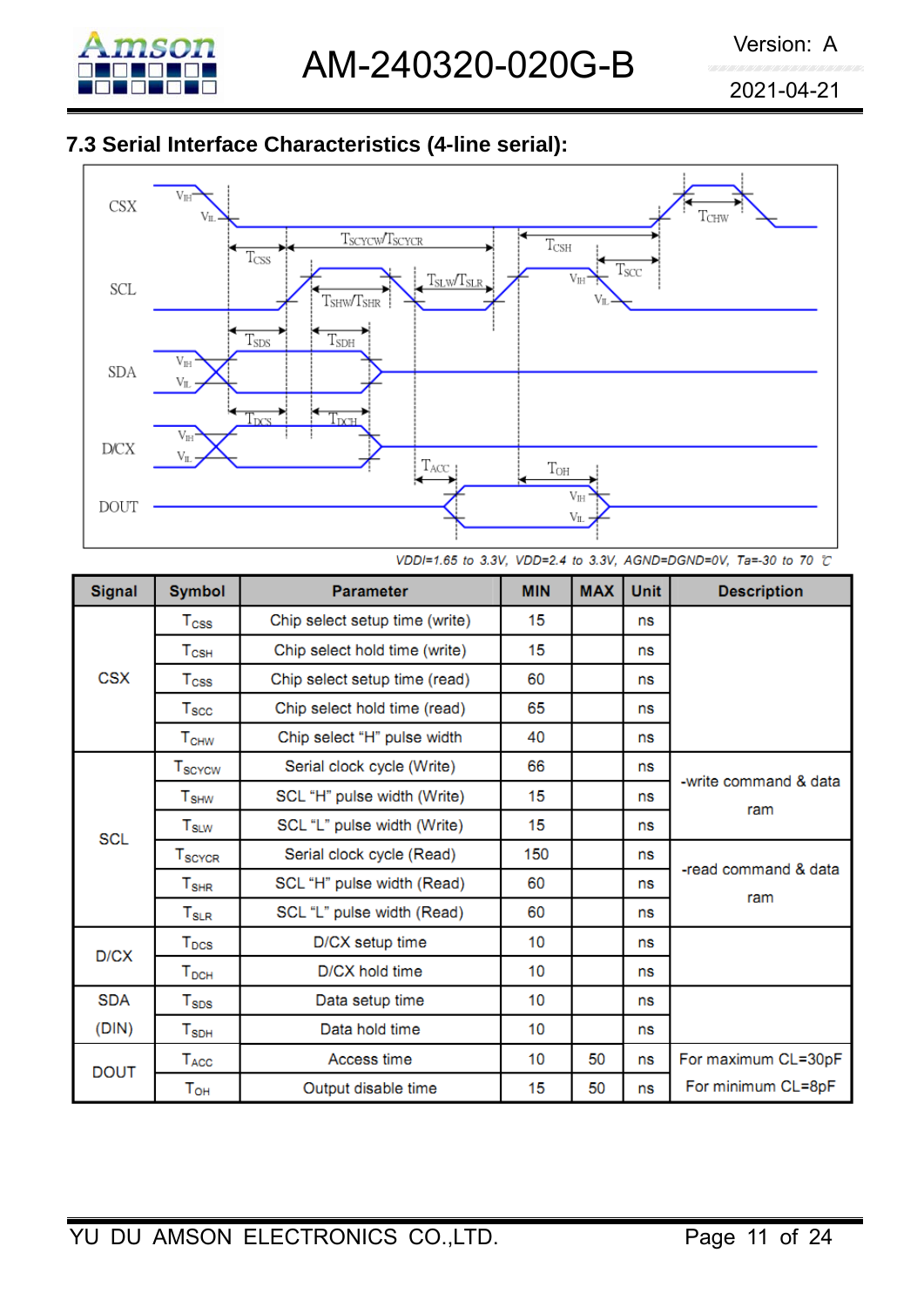

## **7.4 RGB Interface Characteristics:**



VDDI=1.65 to 3.3V, VDD=2.4 to 3.3V, AGND=DGND=0V, Ta=-30 ~ 70 °C

| <b>Signal</b>          | <b>Symbol</b>                  | <b>Parameter</b>                    | <b>MIN</b> | <b>MAX</b>     | <b>Unit</b> | <b>Description</b> |
|------------------------|--------------------------------|-------------------------------------|------------|----------------|-------------|--------------------|
| HSYNC,<br><b>VSYNC</b> | <b>T</b> <sub>SYNCS</sub>      | VSYNC, HSYNC Setup Time             | 30         | ۰              | ns          |                    |
| <b>ENABLE</b>          | $\mathsf{T}_\mathsf{ENS}$      | <b>Enable Setup Time</b>            |            | ۰              | ns          |                    |
|                        | $T_{ENH}$                      | Enable Hold Time                    | 25         | $\blacksquare$ | ns          |                    |
|                        | <b>PWDH</b>                    | DOTCLK High-level Pulse Width       | 60         | ٠              | ns          |                    |
| <b>DOTCLK</b>          | <b>PWDL</b>                    | <b>DOTCLK Low-level Pulse Width</b> | 60         | ۰              | ns          |                    |
|                        | T <sub>CYCD</sub>              | <b>DOTCLK Cycle Time</b>            | 120        | ۰              | ns          |                    |
|                        | Trghr, Trghf                   | <b>DOTCLK Rise/Fall time</b>        | ٠          | 20             | ns          |                    |
| DB                     | $\mathsf{T}_\mathsf{PDS}$      | PD Data Setup Time                  | 50         | ۰              | ns          |                    |
|                        | $\mathsf{\Gamma}_\mathsf{PDH}$ | PD Data Hold Time                   | 50         | ۰              | ns          |                    |

Table 7 18/16 Bits RGB Interface Timing Characteristics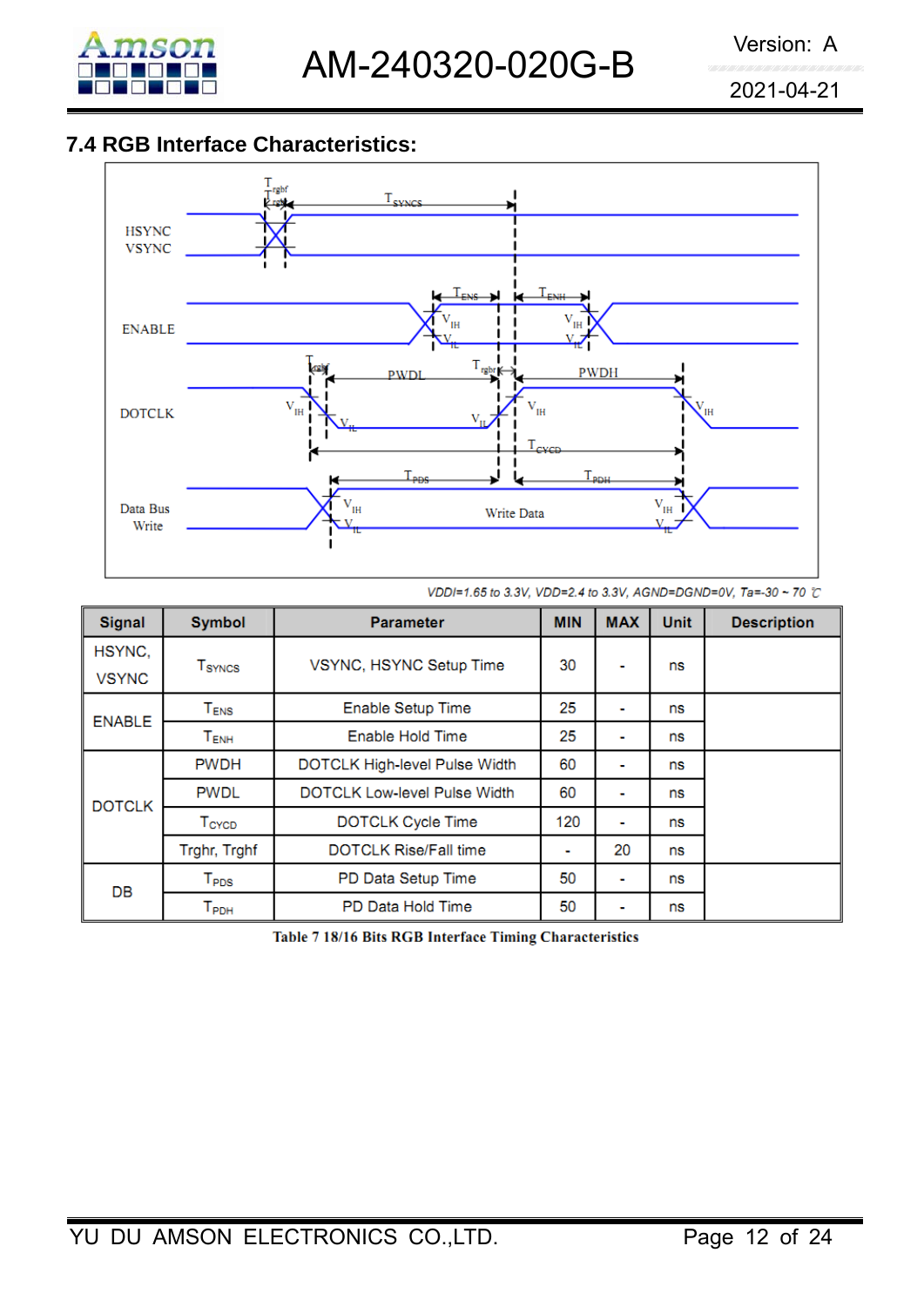

## **7.5Reset Timing Characteristics**



- Note 1: The reset cancel includes also required time for loading ID bytes, VCOM setting and other settings from NV memory to registers. This loading is done every time when there is HW reset cancel time (tRT) within 5 ms after a rising edge of RESX.
- Note 2: Spike due to an electrostatic discharge on RESX line does not cause irregular system reset according to the table below: -

| <b>RESX Pulse</b>    | Action         |
|----------------------|----------------|
| Shorter than 5us     | Reset Rejected |
| Longer than 10us     | Reset          |
| Between 5us and 10us | Reset starts   |

- Note 3: During the Resetting period, the display will be blanked (The display is entering blanking sequence, which maximum time is 120 ms, when Reset Starts in Sleep Out -mode. The display remains the blank state in Sleep In -mode.) And then return to Default condition for Hardware Reset.
- Note 4: Spike Rejection also applies during a valid reset pulse as shown below:



Note 5: When Reset applied during Sleep In Mode.

- Note 6: When Reset applied during Sleep Out Mode.
- Note 7: It is necessary to wait 5msec after releasing RESX before sending commands. Also Sleep Out command cannot be sent for 120msec.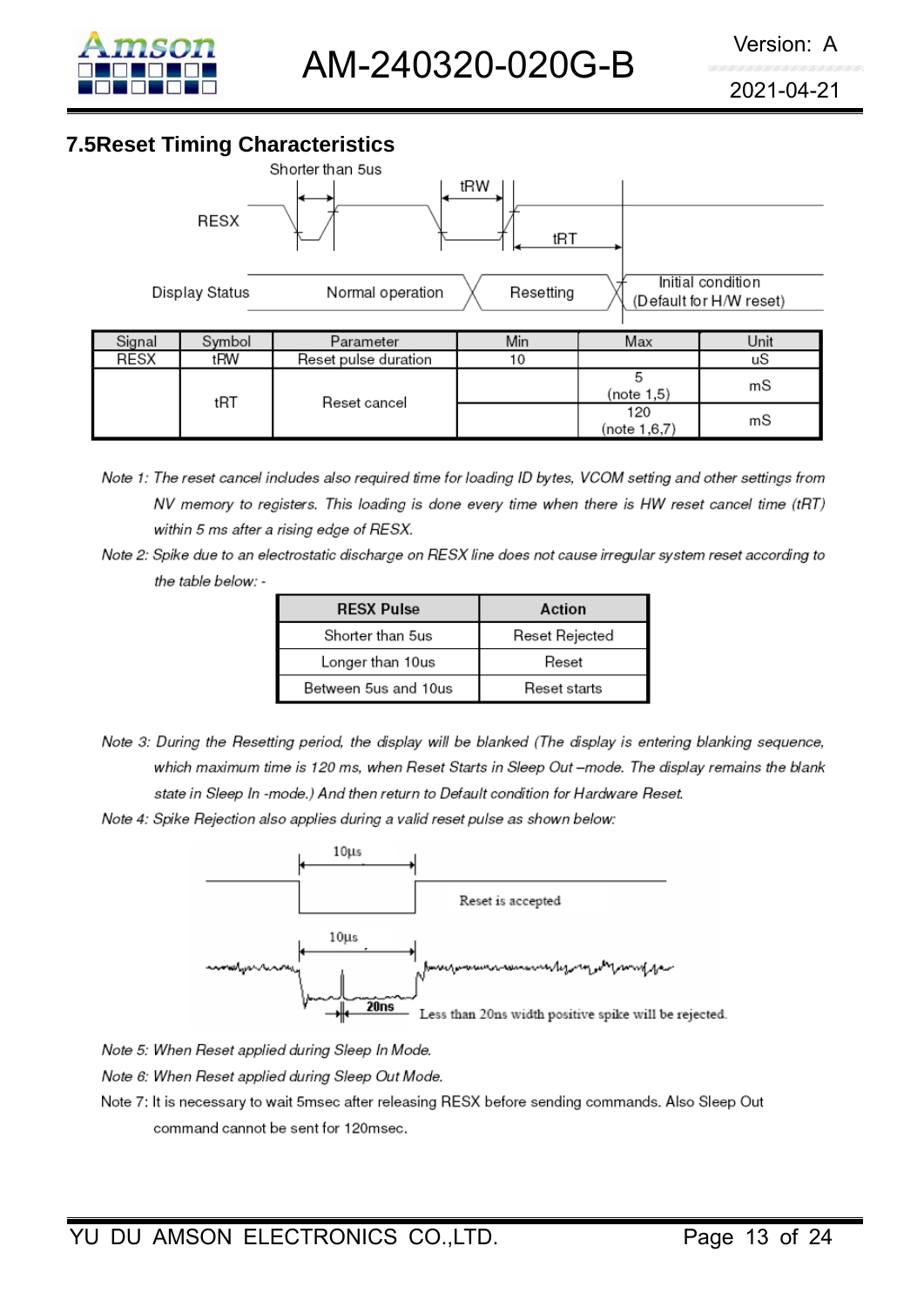

## **8. Backlight Characteristic**



BL CIRCUIT DIAGRAM:

| <b>Item</b>                   | <b>Symbol</b> | <b>MIN</b> | <b>TYP</b> | <b>MAX</b> | <b>UNIT</b>       | <b>Test Condition</b> |
|-------------------------------|---------------|------------|------------|------------|-------------------|-----------------------|
| Supply Voltage                | Vf            | 2.8        | 3.2        | 3.5        | V                 | $If=80mA$             |
| Supply Current                | lf            |            | 80         |            | mA                | -                     |
| Luminous Intensity<br>for LCM |               | 500        | 600        |            | Cd/m <sup>2</sup> | $If=80mA$             |
| Uniformity for LCM            |               | 80         |            |            | $\frac{0}{0}$     | $If=80mA$             |
| Life Time                     | -             |            | 50000      |            | Hr                | $If=80mA$             |
| <b>Backlight Color</b>        |               |            |            | White      |                   |                       |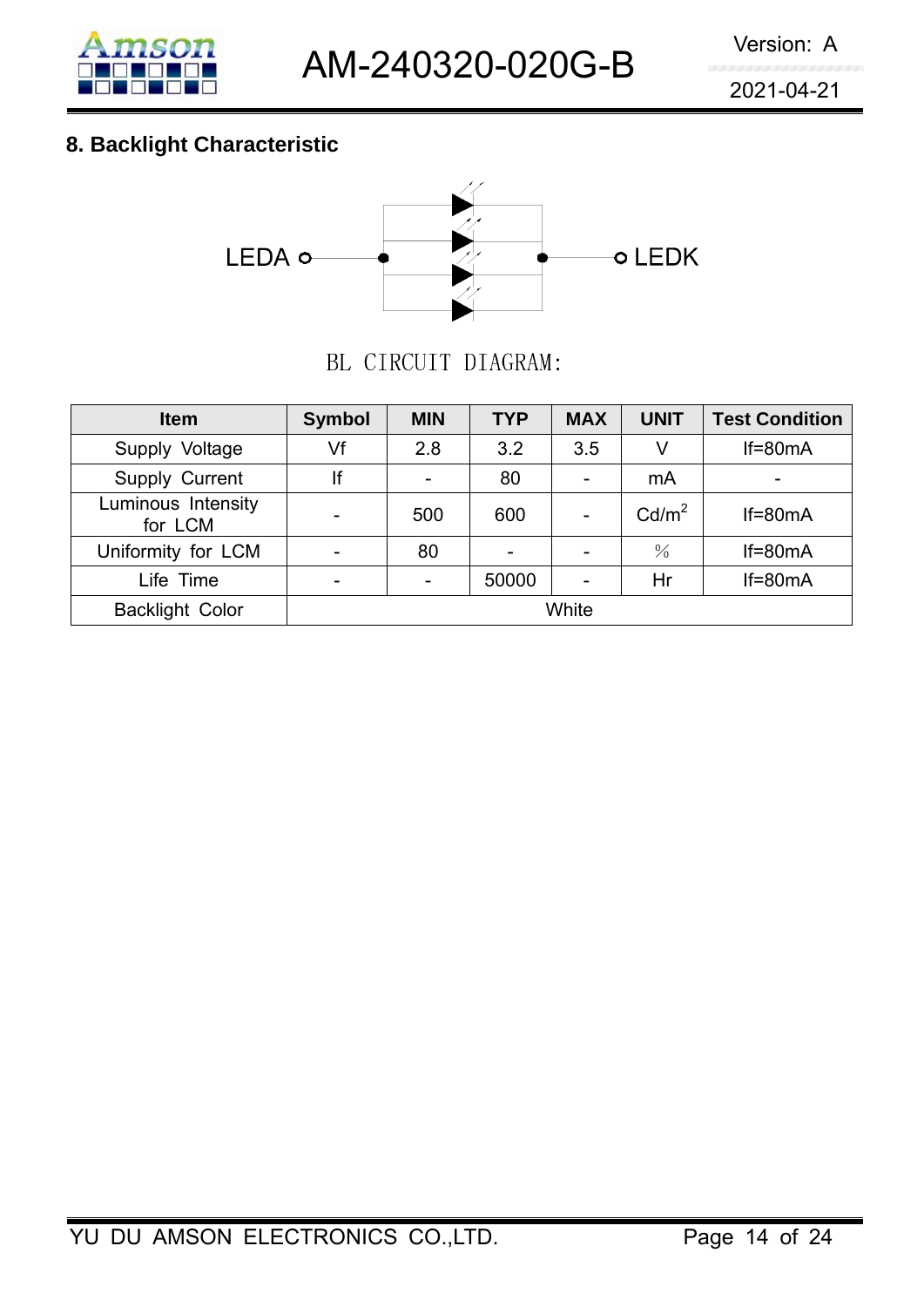

#### **9. Optical Characteristics**

| Item                      | Conditions       |            | Min.           | Typ.       | Max.    | Unit                     | <b>Note</b>   |  |
|---------------------------|------------------|------------|----------------|------------|---------|--------------------------|---------------|--|
|                           |                  | θL         |                | 80         |         |                          |               |  |
| <b>Viewing Angle</b>      | Horizontal       | $\theta$ R | -              | 80         |         |                          |               |  |
| (CR>10)                   |                  | $\theta$ T | $\blacksquare$ | 80         |         | degree                   | (1), (2), (6) |  |
|                           | Vertical         | $\theta$ B |                | 80         | -       |                          |               |  |
| <b>Contrast Ratio</b>     | Center           |            | 600            | 800        |         | $\overline{\phantom{0}}$ | (1), (3), (6) |  |
| Response Time             | Rising + Falling |            | $\blacksquare$ | 16         | 21      | ms                       | (1), (4), (6) |  |
|                           | Red x            |            |                | TBD        |         |                          |               |  |
|                           | Red y<br>Green x |            |                | <b>TBD</b> |         |                          |               |  |
|                           |                  |            |                | TBD        |         | -                        |               |  |
| CF Color                  | Green y          |            |                | TBD        |         |                          |               |  |
| Chromaticity<br>(CIE1931) | Blue x           |            | Typ.           | <b>TBD</b> | Typ.    |                          | (1), (6)      |  |
|                           | Blue y           |            | $-0.05$        | <b>TBD</b> | $+0.05$ |                          |               |  |
|                           | White x          |            |                | <b>TBD</b> |         | -                        |               |  |
|                           | White y          |            |                | <b>TBD</b> |         | ۰                        |               |  |
| <b>NTSC</b>               | <b>CIE1931</b>   |            |                | 55.3       |         | $\%$                     | (1), (6)      |  |

Note (1) Measurement Setup: The LCD module should be stabilized at given temp. 25°C for 15 minutes to avoid abrupt temperature change during measuring. In order to stabilize the luminance, the measurement should be executed after lighting backlight for 15 minutes in a windless room.

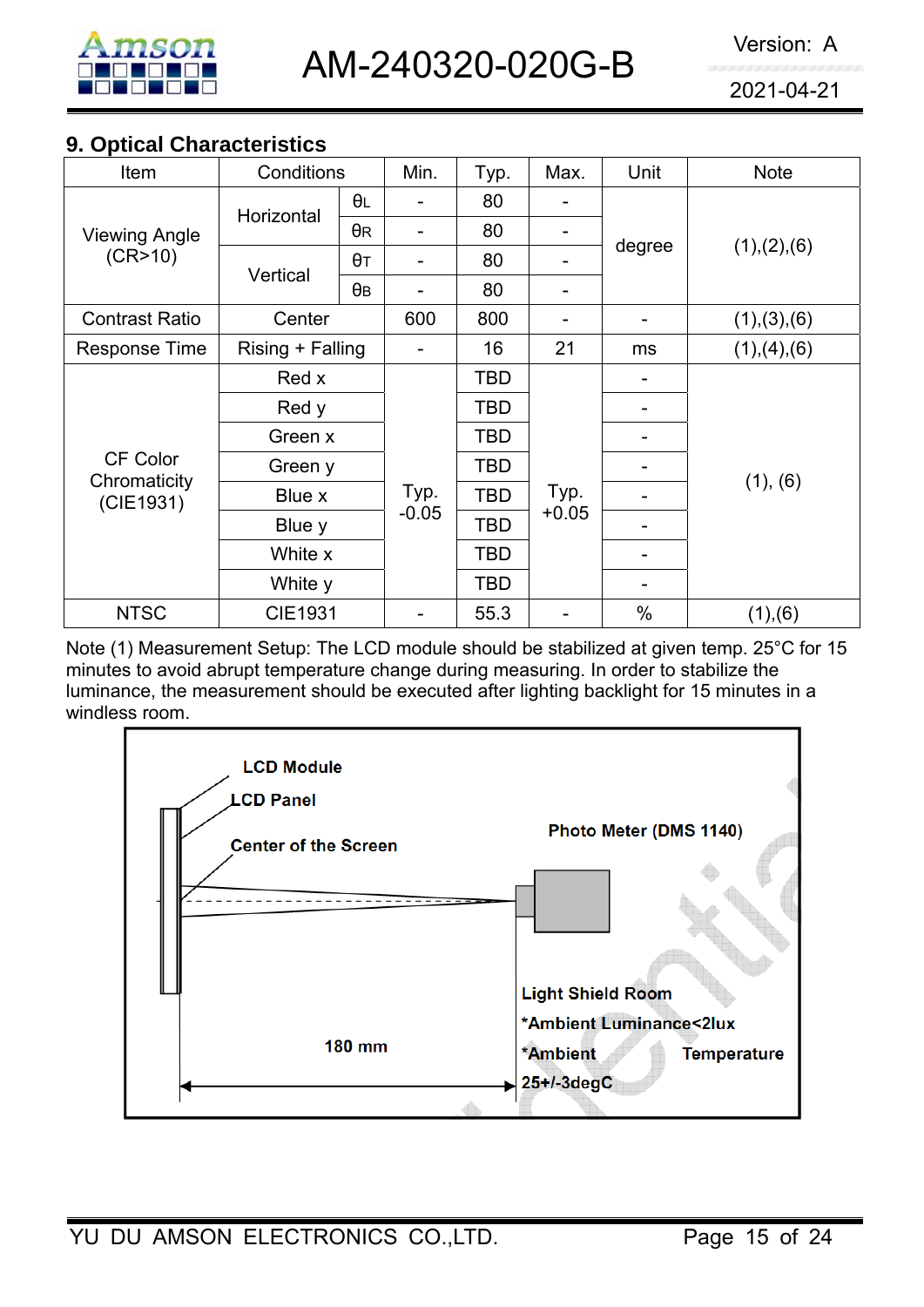

#### Note (2) Definition of Viewing Angle



Note (3) Definition of Contrast Ratio (CR)

The contrast ratio can be calculated by the following expression Contrast Ratio (CR) = L63 / L0

L63: Luminance of gray level 63, L0: Luminance of gray level 0

Note (4) Definition of response time



- Note (5) Definition of Transmittance (Module is without signal input) Transmittance = Center Luminance of LCD / Center Luminance of Back Light x 100%
- Note (6) Definition of color chromaticity (CIE1931)

Color coordinates measured at the center point of LCD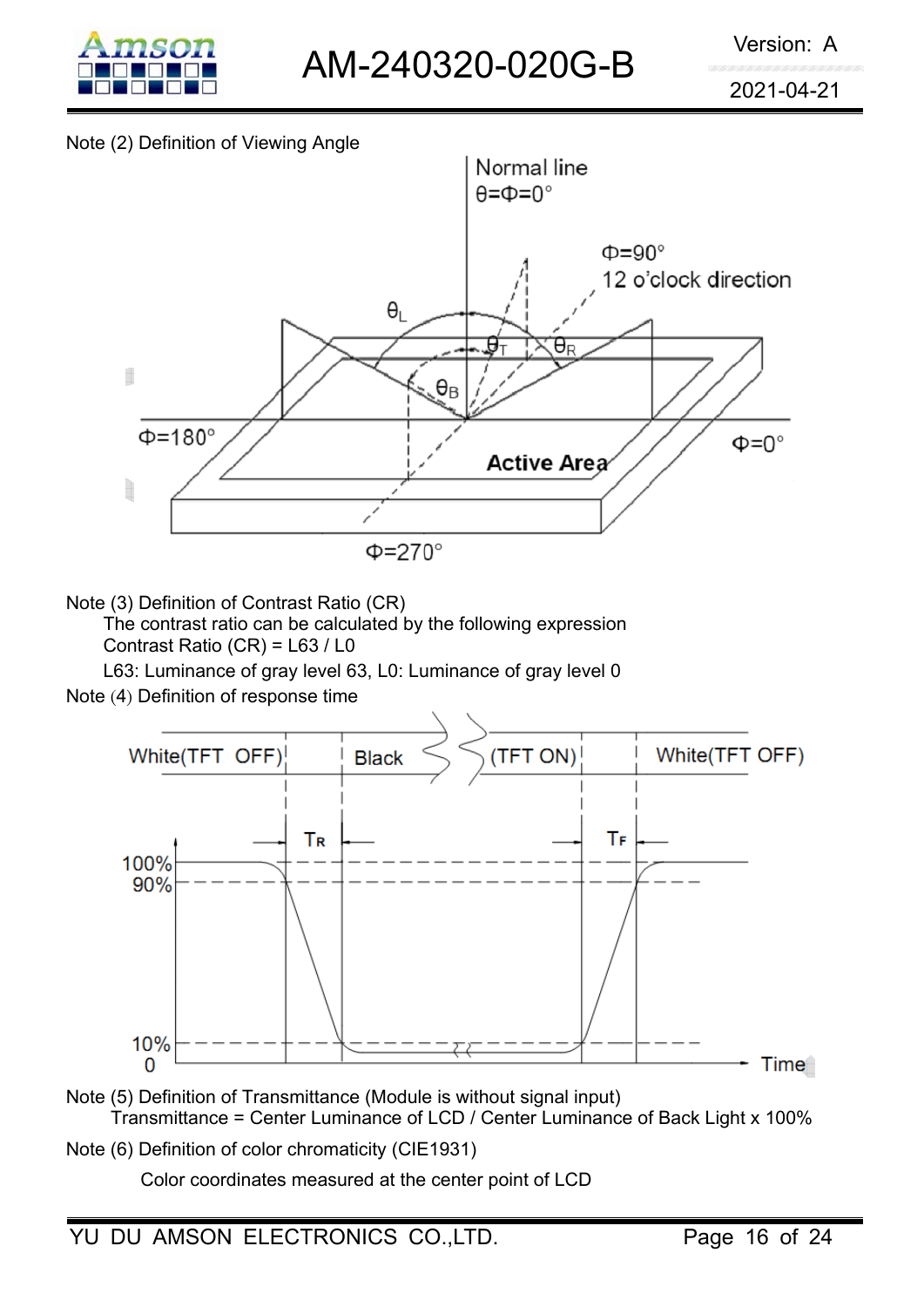

## **10. Reliability Test Conditions and Methods**

| NO. | <b>TEST ITEMS</b>                    | <b>TEST CONDITION</b>                                                                                                                       | <b>INSPECTION AFTER</b><br><b>TEST</b>                                                                     |
|-----|--------------------------------------|---------------------------------------------------------------------------------------------------------------------------------------------|------------------------------------------------------------------------------------------------------------|
|     | <b>High Temperature</b><br>Storage   | 80°C±2°C×200Hours                                                                                                                           |                                                                                                            |
|     | Low Temperature<br>Storage           | -30°C±2°C×200Hours                                                                                                                          |                                                                                                            |
|     | <b>High Temperature</b><br>Operating | 70°C±2°C×120Hours                                                                                                                           | Inspection after 2~4 hours                                                                                 |
|     | Low Temperature<br>Operating         | -20°C±2°C×120Hours                                                                                                                          | storage at room<br>temperature, the samples<br>should be free from                                         |
|     | Temperature<br>Cycle(Storage)        | $70^{\circ}$ C<br>$-20^{\circ}C \iff 25^{\circ}C \iff$<br>(5min)<br>(30min)<br>(30min)<br>1cycle<br>Total 10cycle                           | defects:<br>1, Air bubble in the LCD.<br>2, Seal leak.<br>3, Non-display.<br>4, Missing segments.          |
|     | Damp Proof<br>Test (Storage)         | 50°C±5°C×90%RH×120Hours                                                                                                                     | 5, Glass crack.<br>6, Current IDD is twice<br>higher than initial value.                                   |
|     | <b>Vibration Test</b>                | Frequency:10Hz~55Hz~10Hz<br>Amplitude: 1.5M<br>X, Y, Z direction for total 3hours<br>(packing condition test will be<br>tested by a carton) | 7, The surface shall be<br>free from damage.<br>8, The electric<br>characteristic<br>requirements shall be |
|     | <b>Drooping Test</b>                 | Drop to the ground from 1M height<br>one time<br>every side of carton.<br>(packing condition test will be<br>tested by a carton)            | satisfied.                                                                                                 |
|     | <b>ESD Test</b>                      | Voltage: $\pm$ 8KV, R:330 $\Omega$ , C:150PF, Air<br>Mode, 10times                                                                          |                                                                                                            |

REMARK:

1, The Test samples should be applied to only one test item.

2, Sample side for each test item is 5~10pcs.

3,For Damp Proof Test, Pure water(Resistance>10MΩ)should be used.

4,In case of malfunction defect caused by ESD damage, if it would be recovered to normal state after resetting, it would be judge as a good part.

5, EL evaluation should be accepted from reliability test with humidity and temperature: Some defects such as black spot/blemish can happen by natural chemical reaction with humidity and Fluorescence EL has.

6, Failure Judgment Criterion: Basic Specification Electrical Characteristic, Mechanical Characteristic, Optical Characteristic.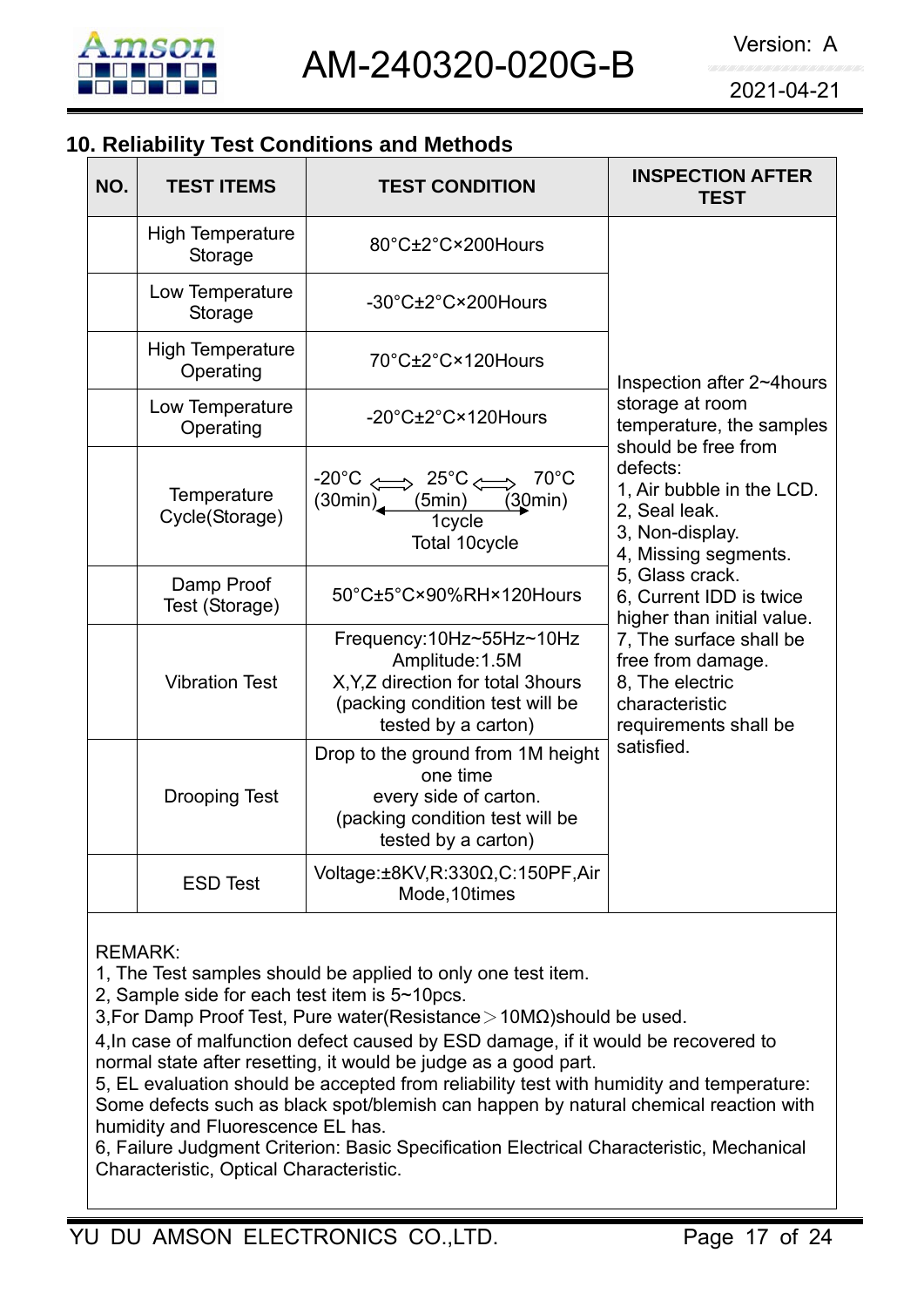

## **11. Inspection Standard**

#### **11.1. QUALITY:**

THE QUALITY OF GOODS SUPPLIED TO PURCHASER SHALL COME UP TO THE FOLLOWING STANDARD.

#### **11.1.1. INSPECTIONTOOLS AND INSTRUMENTS**

Vernier calipers, film scales, multimeter, magnifying eyepiece, ND5%, luminance meter and so on.

#### **11.1.2. THE METHOD OF PRESERVING GOODS**

AFTER DELIVERY OF GOODS FROM AMSON TO PURCHASER. PURCHASER SHALL CONTROL THE LCM AT -10 TO 40 ,AND IT MIGHT BE DESIRABLE TO KEEP AT THE NORMAL ROOM TEMPERATURE AND HUMIDITY UNTIL INCOMING INSPECTION OR THROWING INTO PROCESS LINE.

#### **11.1.3. INCOMING INSPECTION**

(A) THE METHOD OF INSPECTION

 IF PURCHASER MAKE AN INCOMING INSPECTION , A SAMPLING PLAN SHALL BE APPLIED ON THE CONDITION THAT QUALITY OF ONE DELIVERY SHALL BE REGARDED AS ONE LOT.

#### (B) THE STANDARD OF QUALITY

ISO-2859-1 (SAME AS MIL-STD-105E ) ,LEVEL:II

| $AQL(\%)$ |
|-----------|
| $0.4\%$   |
| 0.65%     |
| 1.5%      |
|           |

EVERY ITEM SHALL BE INSPECTED ACCORDING TO THE CLASS.

#### (C) MEASURE

IF AS THE RESULT OF ABOVE RECEIVING INSPECTION , A LOT OUT IS DISCOVERED. PURCHASER SHALL BE INFORM SELLER OF IT WITHIN SEVEN DAYS. BUT FIRST SHIPMENT WITHIN FOURTEEN DAYS.

#### **11.1.4. WARRANTY POLICY**

AMSON WILL PROVIDE ONE-YEAR WARRANTY FOR THE PRODUCTS ONLY IF UNDER SPECIFICATION OPERATING CONDITIONS. AMSON WILL REPLACE NEW PRODUCTS FOR THESE DEFECT PRODUCTS WHICH UNDER WARRANTY PERIOD AND BELONG TO THE RESPONSIBILITY OF AMSON.

#### **11.2. CHECKING CONDITION**

- **11.2.1.**CHECKING DIRECTION SHALL BE IN THE 45 DEGREE AREA TO FACE THE SAMPLE.
- **11.2.2.**CHECKER SHALL SEE OVER 300±25 mm. WITH BARE EYES FAR FROM SAMPLE
- **11.2.3.**Ambient Illumination:

0 ~30 Lux for functional inspection

500 ~ 1200 Lux for external appearance inspection.

 $\longrightarrow$ 

**11.2.4.** TEST AREA:

**11.2.5.** Inspection should be carried out with rope electrostatic ring and static finger cover (both hands except small fingers must be worn)

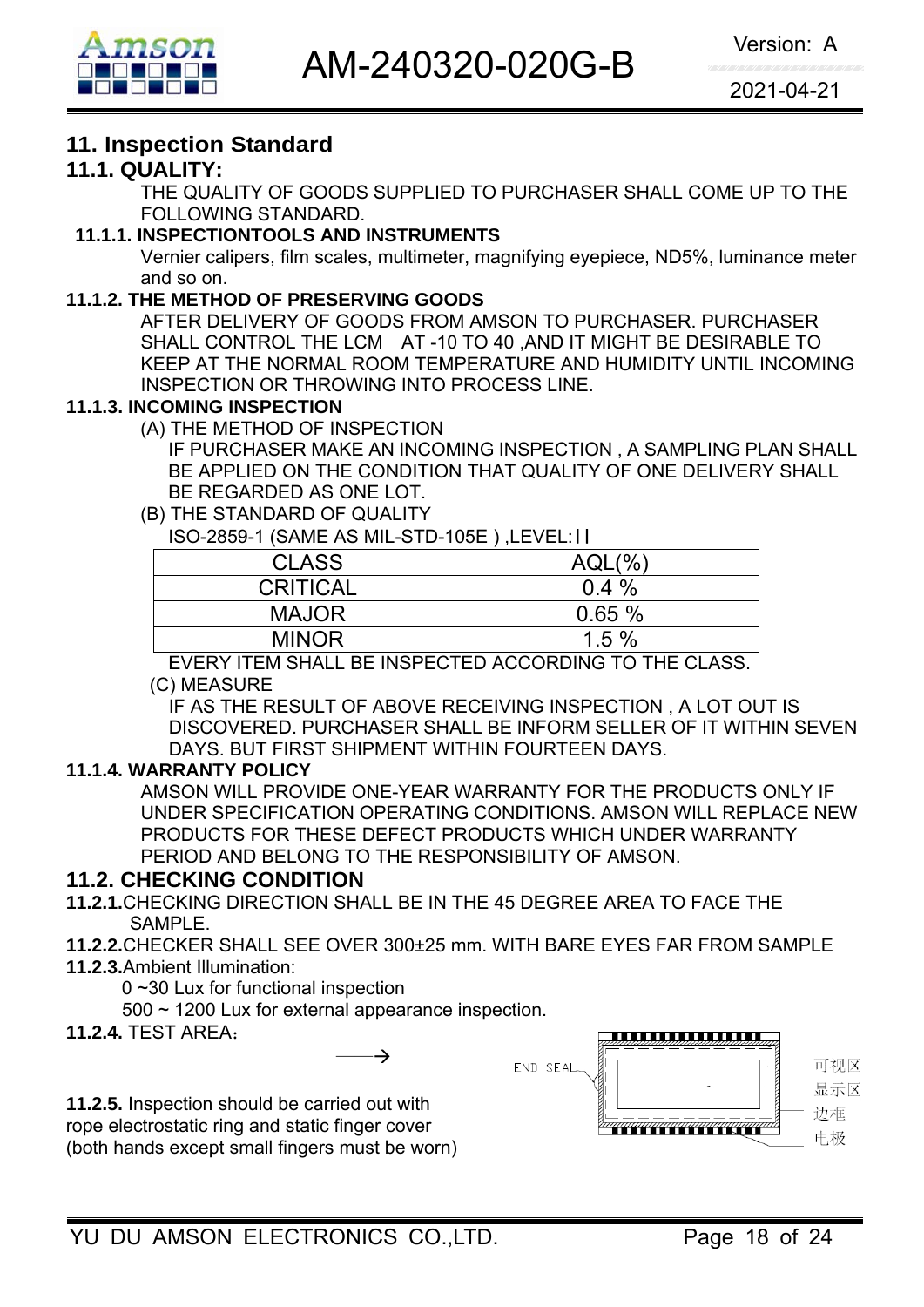

AM-240320-020G-B Version: A

2021-04-21

**11.2.6.** The inspector may make a visual inspection or a comparative examination with a film ruler and a magnifying eyepiece. Individual defects shall be determined according to the limited samples.

**11.2.7.** Functional testing uses electrical testing fixtures or test fixtures required by customers.

**11.2.8.** the ion fan should be used when testing.

## **11.2.9. the principle of judgment**

11.3.1 If the defect outside the visual area does not affect the assembly and display, it will be judged as a good product.

11.3.2 Poor definition Pixel: A combination of three sub-pixels (Red + Green + Blue).

#### **Dot**:

Any of the sub-pixels (Red or Green or Blue).

#### **Bright and dark dots:**

A point pixel (sub-pixel: R, G, B pixels) is lit or turned off during the display function test. **Highlights**:

Usually considered to be shown on a black screen.

#### **Dark spots:**

They are generally considered to be shown on R, G, B solid colors or white images. **Neighborhood**:

Two or three adjacent point pixels (dot: sub-pixel) connected together (R, G or G, B or B, R or RGB).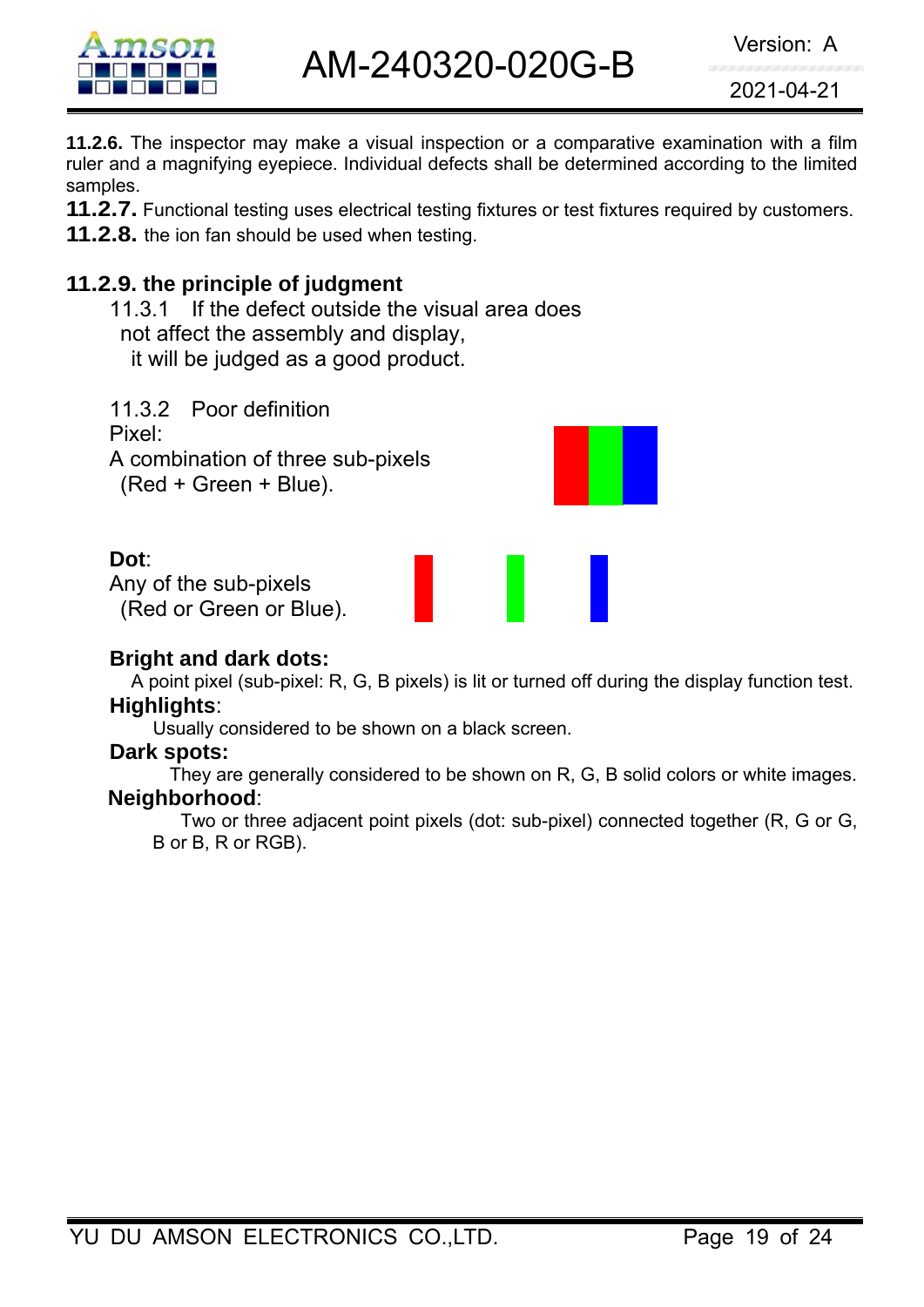

#### 11.3. INSPECTION PLAN:

| CLASS                | ITEM                                                                                   | <b>JUDGEMENT</b>                                                                                                                        | CLASS    |
|----------------------|----------------------------------------------------------------------------------------|-----------------------------------------------------------------------------------------------------------------------------------------|----------|
| <b>PACKING &amp;</b> | 1. OUTSIDE AND INSIDE PACKAGE                                                          | "MODEL NO.", "LOT NO." AND "QUANTITY"<br>SHOULD INDICATE ON THE PACKAGE.                                                                | Minor    |
| INDICATE             | 12. MODEL MIXED AND QUANTITY                                                           | OTHER MODEL MIXEDREJECTED<br>QUANTITY SHORT OR OVERREJECTED                                                                             | Critical |
|                      | 3. PRODUCT INDICATION                                                                  | "MODEL NO." SHOULD INDICATE ON<br>THE PRODUCT                                                                                           | Major    |
| ASSEMBLY             | 4. DIMENSION,<br>LCD GLASS SCRATCH<br>AND SCRIBE DEFECT.                               | ACCORDING TO SPECIFICATION OR<br>DRAWING.                                                                                               | Major    |
|                      | 5. VIEWING AREA                                                                        | POLARIZER EDGE OR LCD'S SEALING LINE<br>IS VISABLE IN THE VIEWING AREA<br>REJECTED                                                      | Minor    |
|                      | 6. BLEMISH - BLACK SPOT -<br>WHITE SPOT IN THE LCD<br>AND LCD GLASS CRACKS             | ACCORDING TO STANDARD OF VISUAL<br>INSPECTION(INSIDE VIEWING AREA)                                                                      | Minor    |
| <b>APPEARANCE</b>    | I7. BLEMISH ⋅ BLACK SPOT<br>WHITE SPOT AND SCRATCH<br>ON THE POLARIZER                 | ACCORDING TO STANDARD OF VISUAL<br>INSPECTION(INSIDE VIEWING AREA)                                                                      | Minor    |
|                      | 8. BUBBLE IN POLARIZER                                                                 | ACCORDING TO STANDARD OF VISUAL<br>INSPECTION(INSIDE VIEWING AREA)                                                                      | Minor    |
|                      | 9. LCD'S RAINBOW COLOR                                                                 | STRONG DEVIATION COLOR ( OR NEWTON)<br>RING) OF LCDREJECTED.<br>OR ACCORDING TO LIMITED SAMPLE<br>(IF NEEDED, AND INSIDE VIEWING AREA ) | Minor    |
|                      | 10. ELECTRICAL AND OPTICAL<br>CHARACTERISTICS<br>(CONTRAST-VOP-<br>CHROMATICITY  ETC ) | ACCORDING TO SPECIFICATION OR<br>DRAWING . (INSIDE VIEWING AREA)                                                                        | Critical |
| ELECTRICAL           | <b>11.MISSING LINE</b>                                                                 | IMISSING DOT←LINE→CHARACTER<br>REJECTED                                                                                                 | Critical |
|                      | 12.SHORT CIRCUIT <sub>*</sub><br>WRONG PATTERN DISPLAY                                 | NO DISPLAY - WRONG PATTERN<br>DISPLAY · CURRENT CONSUMPTION<br>OUT OF SPECIFICATION REJECTED                                            | Critical |
|                      | 13. DOT DEFECT (FOR COLOR AND TFT)                                                     | ACCORDING TO STANDARD OF VISUAL<br>INSPECTION                                                                                           | Minor    |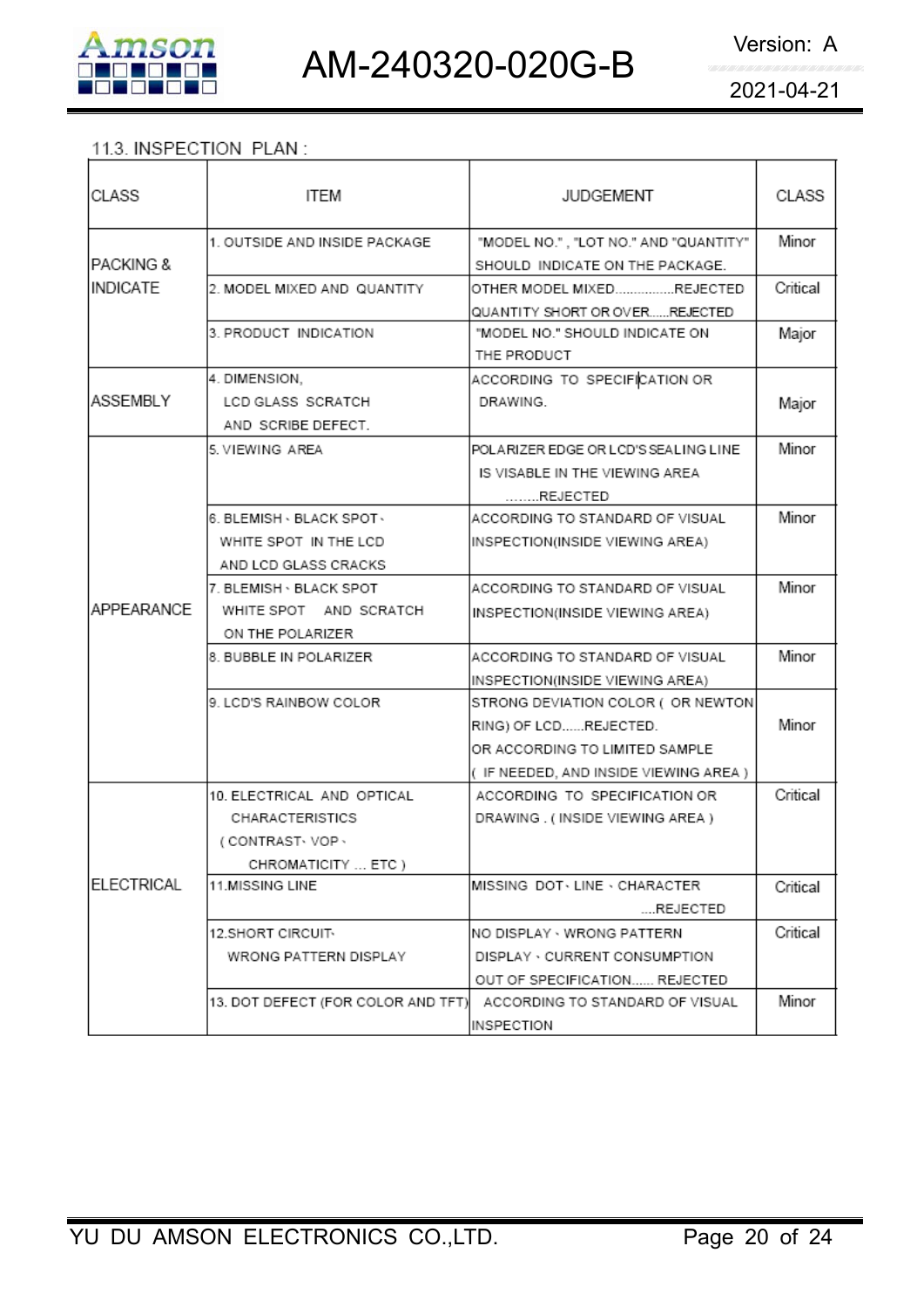

#### 11.4. STANDARD OF VISUAL INSPECTION

| NO. | <b>CLASS</b> | <b>ITEM</b>                                                                       | <b>JUDGEMENT</b>                                                                                                      |  |  |  |  |  |
|-----|--------------|-----------------------------------------------------------------------------------|-----------------------------------------------------------------------------------------------------------------------|--|--|--|--|--|
|     |              |                                                                                   | (A) ROUND TYPE:<br>unit : mm.                                                                                         |  |  |  |  |  |
|     |              |                                                                                   | <b>DIAMETER</b><br>ACCEPTABLE Q'TY<br>(mm.)                                                                           |  |  |  |  |  |
|     |              | <b>BLACK AND WHITE SPOT</b><br><b>FOREIGN MATERIEL</b><br><b>DUST IN THE CELL</b> | Φ<br>$\leq 0.1$<br><b>DISREGARD</b>                                                                                   |  |  |  |  |  |
|     |              |                                                                                   | Ф<br>0.1 <<br>$\leq 0.25$<br>3 (Distance>5mm)                                                                         |  |  |  |  |  |
|     |              |                                                                                   | $0.25 < \Phi$<br>0                                                                                                    |  |  |  |  |  |
|     | 11.4.1 MINOR |                                                                                   | NOTE: $\Phi$ = (LENGTH+WIDTH)/2                                                                                       |  |  |  |  |  |
|     |              | <b>BLEMISH</b>                                                                    | (B) LINEAR TYPE:<br>unit : mm.                                                                                        |  |  |  |  |  |
|     |              | <b>SCRATCH</b>                                                                    | <b>WIDTH</b><br>ACCEPTABLE Q'TY<br>LENGTH                                                                             |  |  |  |  |  |
|     |              |                                                                                   | $\leq$ 0.03<br><b>DISREGARD</b><br>W<br>-----                                                                         |  |  |  |  |  |
|     |              |                                                                                   | $L \le 5.0$ 0.03 <<br>W<br>$\leq 0.07$<br>3 (Distance>5mm)                                                            |  |  |  |  |  |
|     |              |                                                                                   | 0.07 <<br>W<br>FOLLOW ROUND TYPE<br>----                                                                              |  |  |  |  |  |
|     |              |                                                                                   |                                                                                                                       |  |  |  |  |  |
|     |              |                                                                                   | unit: mm.                                                                                                             |  |  |  |  |  |
|     |              |                                                                                   | <b>DIAMETER</b><br>ACCEPTABLE Q'TY                                                                                    |  |  |  |  |  |
|     | 11.4.2 MINOR | <b>BUBBLE IN POLARIZER</b><br>DENT ON POLARIZER                                   | $\leq 0.2$<br><b>DISREGARD</b><br>Φ<br>0.2 <<br>$\leq 0.5$                                                            |  |  |  |  |  |
|     |              |                                                                                   | 2 (Distance>5mm)<br>Φ<br>0.5 <<br>Ф<br>0                                                                              |  |  |  |  |  |
|     |              |                                                                                   |                                                                                                                       |  |  |  |  |  |
|     |              |                                                                                   |                                                                                                                       |  |  |  |  |  |
|     |              |                                                                                   |                                                                                                                       |  |  |  |  |  |
|     |              | Dot Defect                                                                        | ACC. Q'TY<br>Items                                                                                                    |  |  |  |  |  |
|     |              |                                                                                   | Bright dot<br>$N \leq 4$                                                                                              |  |  |  |  |  |
|     |              |                                                                                   | Dark dot<br>$N \leq 4$                                                                                                |  |  |  |  |  |
|     |              |                                                                                   |                                                                                                                       |  |  |  |  |  |
|     |              |                                                                                   | Pixel Define :<br>Pixel                                                                                               |  |  |  |  |  |
|     |              |                                                                                   |                                                                                                                       |  |  |  |  |  |
|     |              |                                                                                   | в                                                                                                                     |  |  |  |  |  |
|     |              |                                                                                   | ÷                                                                                                                     |  |  |  |  |  |
|     | 11.4.3 MINOR |                                                                                   |                                                                                                                       |  |  |  |  |  |
|     |              |                                                                                   | $\leftrightarrow$ Dot $\rightarrow$ Pot $\rightarrow$ Pot $\rightarrow$                                               |  |  |  |  |  |
|     |              |                                                                                   | Note 1: The definition of dot: The size of a defective dot over                                                       |  |  |  |  |  |
|     |              |                                                                                   | 1/2 of whole dot is regarded as one defective dot.                                                                    |  |  |  |  |  |
|     |              |                                                                                   | Note 2: Bright dot: Dots appear bright and unchanged in size<br>in which LCD panel is displaying under black pattern. |  |  |  |  |  |
|     |              |                                                                                   |                                                                                                                       |  |  |  |  |  |
|     |              |                                                                                   | Note 3: Dark dot: Dots appear dark and unchanged in size in                                                           |  |  |  |  |  |
|     |              |                                                                                   | which LCD panel is displaying under pure red, green<br>,blue pattern.                                                 |  |  |  |  |  |
|     |              |                                                                                   |                                                                                                                       |  |  |  |  |  |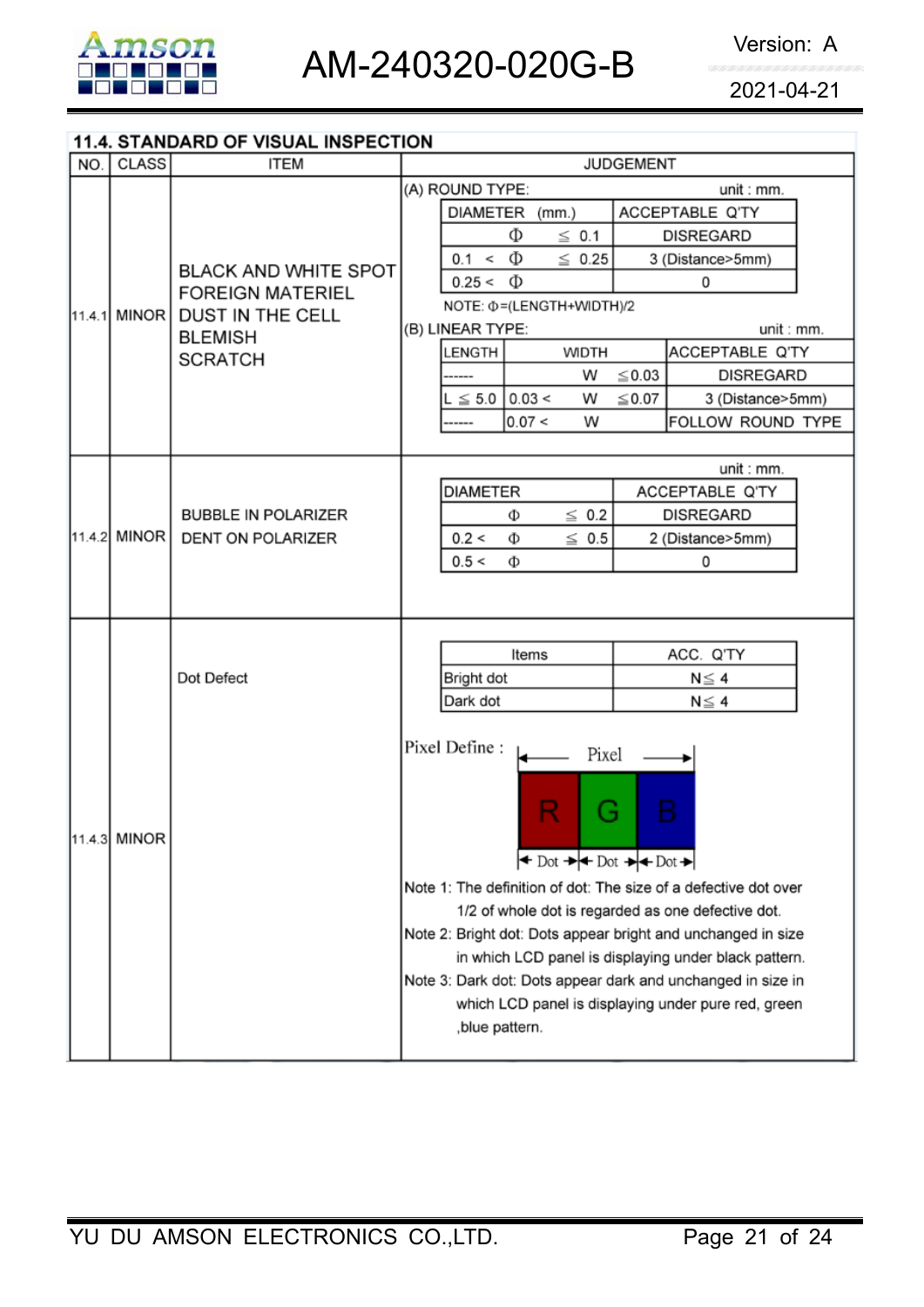

# AM-240320-020G-B Version: A

2021-04-21

| NO.     | <b>CLASS</b> | <b>ITEM</b>                                                       | <b>JUDGEMENT</b>                                                                 |                                                                  |
|---------|--------------|-------------------------------------------------------------------|----------------------------------------------------------------------------------|------------------------------------------------------------------|
| 11.4.4  | <b>MINOR</b> | <b>LCD GLASS</b><br><b>CHIPPING</b>                               | $X \sim$                                                                         | Y > S<br>Reject                                                  |
| 11.4.5  | <b>MINOR</b> | <b>LCD GLASS</b><br><b>CHIPPING</b>                               | S×                                                                               | $X$ or $Y > S$<br>Reject                                         |
| 11.4.6  | MAJOR        | <b>LCD GLASS</b><br><b>GLASS CRACK</b>                            | $\widetilde{Y}$                                                                  | Y > (1/2) T<br>Reject                                            |
| 11.4.7  | MAJOR        | <b>LCD GLASS</b><br>SCRIBE DEFECT                                 | $\Lambda_{\overline{\uparrow} \, \overline{\mid \neg a \rightarrow \mid}}$<br>±Β | 1. a> L/3, A>1.5mm.<br>Reject<br>2. B: ACCORDING<br>TO DIMENSION |
| 11.4.8  | <b>MINOR</b> | <b>LCD GLASS</b><br><b>CHIPPING</b><br>( ON THE TERMINAL<br>AREA) |                                                                                  | $\Phi = (x+y)/2 > 2.5$ mm<br>Reject                              |
| 11.4.9  | <b>MINOR</b> | LCD GLASS<br><b>CHIPPING</b><br>( ON THE TERMINAL<br>SURFACE)     | Z                                                                                | $Y > (1/3)$ T<br>Reject                                          |
| 11.4.10 | <b>MINOR</b> | LCD GLASS<br><b>CHIPPING</b>                                      | $X \rightarrow$<br>Z                                                             | Y > T<br>Reject                                                  |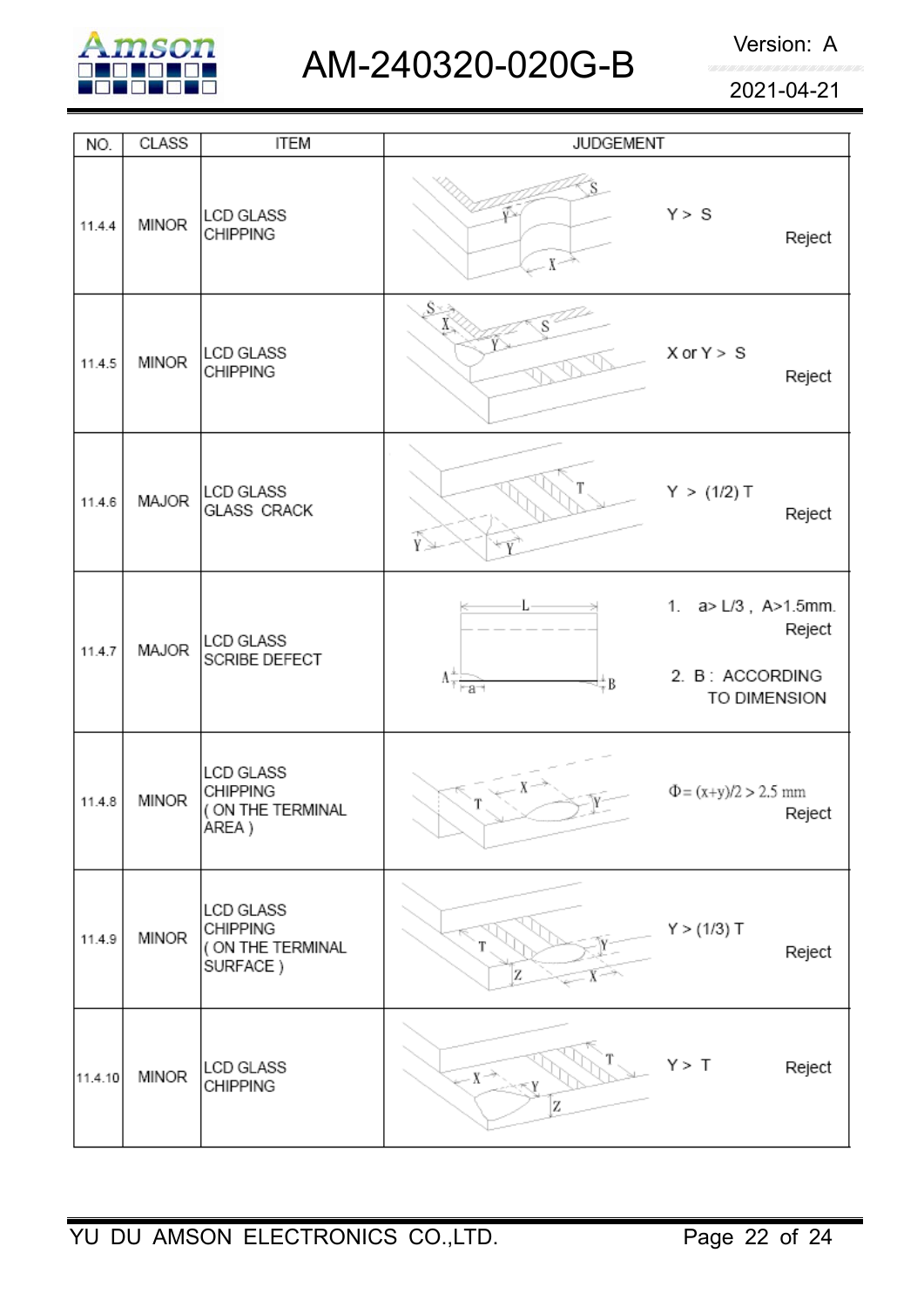## **12. Handling Precautions**

#### **12.1 Mounting method**

The LCD panel of AMSON TFT module consists of two thin glass plates with polarizes which easily be damaged. And since the module in so constructed as to be fixed by utilizing fitting holes in the printed circuit board.

Extreme care should be needed when handling the LCD modules.

#### **12.2 Caution of LCD handling and cleaning**

When cleaning the display surface, Use soft cloth with solvent

[Recommended below] and wipe lightly

- $\bullet$  Isopropyl alcohol
- $\bullet$  Ethyl alcohol

 Do not wipe the display surface with dry or hard materials that will damage the polarizer surface.

Do not use the following solvent:

- Water
- **Aromatics**

 Do not wipe ITO pad area with the dry or hard materials that will damage the ITO patterns Do not use the following solvent on the pad or prevent it from being contaminated:

- $\bullet$  Soldering flux
- $\bullet$  Chlorine (CI), Sulfur (S)

If goods were sent without being silicon coated on the pad, ITO patterns could be damaged due to the corrosion as time goes on.

If ITO corrosion happen by miss-handling or using some materials such as Chlorine (CI), Sulfur (S) from customer, Responsibility is on customer.

#### **12.3 Caution against static charge**

The LCD module use C-MOS LSI drivers, so we recommended that you:

Connect any unused input terminal to POWER or GND, do not input any signals before power is turned on, and ground your body, work/assembly areas, and assembly equipment to protect against static electricity.

#### **12.4 packing**

- Module employs LCD elements and must be treated as such.
- Avoid intense shock and falls from a height.
- $\bullet$  To prevent modules from degradation, do not operate or store them exposed direct to sunshine or high temperature/humidity

#### **12.5 Caution for operation**

- It is an indispensable condition to drive LCD's within the specified voltage limit since the higher voltage then the limit cause the shorter LCD life.
- An electrochemical reaction due to direct current causes LCD's undesirable deterioration, so that the use of direct current drive should be avoided.
- Response time will be extremely delayed at lower temperature then the operating temperature range and on the other hand at higher temperature LCD's how dark color in them. However those phenomena do not mean malfunction or out of order with LCD's, which will come back in the specified operation temperature.
- $\bullet$  If the display area is pushed hard during operation, some font will be abnormally displayed but it resumes normal condition after turning off once.
- Slight dew depositing on terminals is a cause for electro-chemical reaction resulting in terminal open circuit.

Usage under the maximum operating temperature, 50%Rh or less is required.